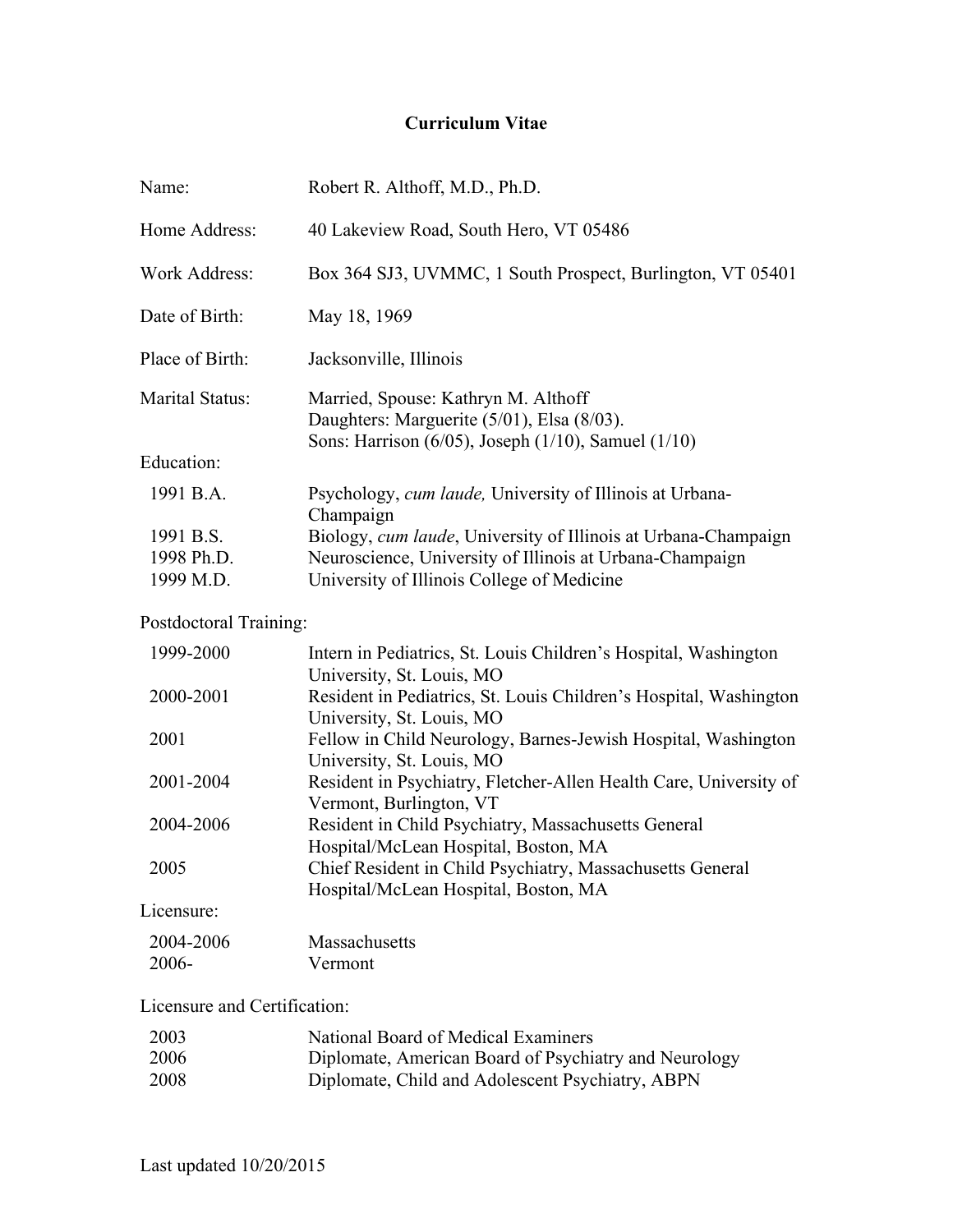Academic Appointments:

| 1999-2001 | Clinical Instructor, Washington University, St. Louis, MO                 |
|-----------|---------------------------------------------------------------------------|
| 2001-2004 | Clinical Instructor, University of Vermont, Burlington, VT                |
| 2004-2006 | Officer, Harvard Medical School, Boston, MA                               |
| 2006-2013 | Assistant Professor of Psychiatry, University of Vermont, Burlington      |
| 2007-2013 | Assistant Professor of Pediatrics, University of Vermont, Burlington      |
| 2009-     | Director, Division of Behavioral Genetics, Psychiatry Department          |
|           | University of Vermont                                                     |
| 2009-     | Faculty of the Graduate College, University of Vermont                    |
| 2009-     | Faculty of Neuroscience Graduate Program, University of Vermont           |
| 2009-2013 | Assistant Professor of Psychology, University of Vermont, Burlington      |
| $2013-$   | Associate Professor of Psychiatry, Pediatrics, and Psychology, University |
|           | of Vermont                                                                |
| 2014-     | Executive Vice President, Research Center for Children, Youth, &          |
|           | Families, University of Vermont                                           |

# Hospital Appointments:

| 1999-2001 | Resident Staff Physician, St. Louis Children's Hospital, St. Louis, MO |
|-----------|------------------------------------------------------------------------|
| 2001      | Resident Staff Physician, Barnes-Jewish Hospital, St. Louis, MO        |
| 2001-2004 | Resident Staff Physician, Fletcher-Allen Health Care, Burlington, VT   |
| 2002-2004 | Resident Staff Physician, Vermont State Hospital, Waterbury, VT        |
| 2004-2006 | Resident Staff Physician, McLean Psychiatric Hospital, Belmont, MA     |
| 2004-2006 | Resident Staff Physician, Franciscan Children's Hospital, Brighton, MA |
| 2004-2006 | Resident Staff Physician, Massachusetts General Hospital, Boston, MA   |
| 2004-2006 | On-call physician, Erich Lindemann Mental Health Center, Boston, MA    |
| 2004-2006 | On-call physician, Northeastern Medical Corporation, Beverly, MA       |
| 2005-2006 | On-call physician, Taunton State Hospital, Taunton, MA                 |
| 2006-     | Attending physician, Univ. of Vermont Medical Center, Burlington, VT   |
| 2008-2011 | On-call physician, Vermont State Hospital, Waterbury, VT               |
| 2012-2014 | On-call physician, Green Mtn. Psychiatric Care Center, Morrisville, VT |
| $2014 -$  | On-call physician, Vermont Psychiatric Care Hospital, Berlin, VT       |

Awards and Honors:

| 1987-1991 | Edmund J. James Scholar                                               |
|-----------|-----------------------------------------------------------------------|
| 1991      | Phi Beta Kappa                                                        |
| 1991      | <b>Outstanding Teaching Assistant</b>                                 |
| 1992      | Arnold Beckman Research Assistantship (competitive award for graduate |
|           | student engaged in interdisciplinary research)                        |
| 1998      | Daniel K. Bloomfield Fellowship (for outstanding Medical Scholar)     |
| 1999      | Granville A. Bennett Award (for contributions to medical education)   |
| 1999      | University of Illinois Alumni Association Student Leadership Award    |
| 1999      | Rute Medenis Award (for outstanding student in pediatrics)            |
| 1999      | David Olkon Scholarship (for outstanding student in                   |
|           | psychiatry/neurology)                                                 |
| 2000      | James P. Keating Outstanding Resident Award                           |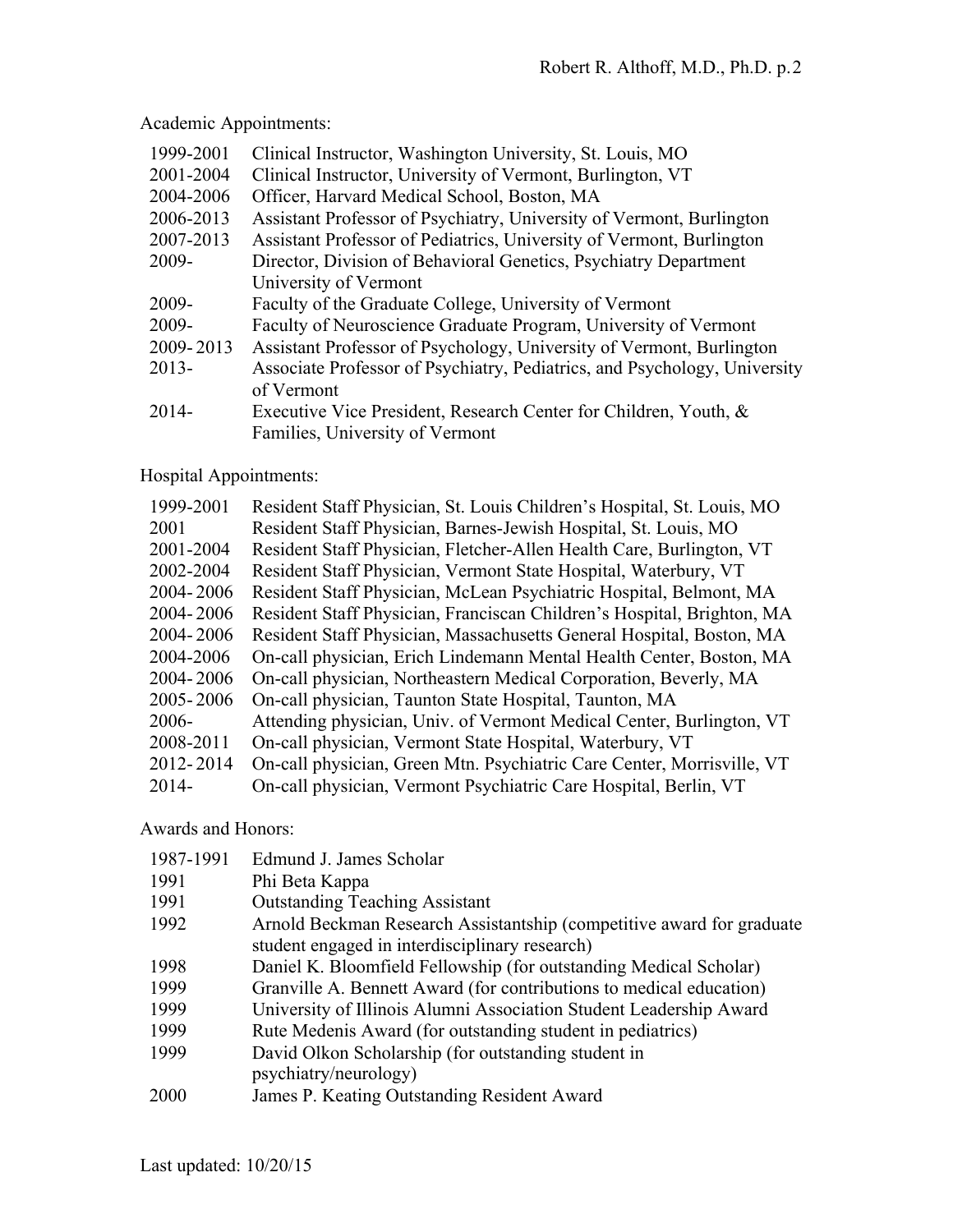| 2003 | General Psychiatry Resident Travel Award, AACAP, Lilly             |
|------|--------------------------------------------------------------------|
| 2003 | Emory University Psychiatry Resident's Symposium                   |
| 2003 | NIMH Outstanding Resident in Psychiatry Award                      |
| 2007 | Klingenstein Third Generation Foundation Postdoctoral Fellow       |
| 2008 | Future Leaders in Psychiatry Awardee                               |
| 2008 | "Excellence in Academic Teaching" Award by Psychiatry Residents    |
| 2009 | Richard Todd Memorial Award Lecture in Child Psychiatry, World     |
|      | <b>Congress of Psychiatric Genetics</b>                            |
| 2010 | Nominee, Golden Stethoscope Teaching Award, UVM College of         |
|      | Medicine                                                           |
| 2011 | Nominee, Kroepsch-Maurice Excellence in Teaching Award, University |
|      | of Vermont Center for Teaching and Learning                        |
| 2011 | American Academy of Child and Adolescent Psychiatry 2011           |
|      | Klingenstein Third Generation Foundation Award for Research in     |
|      | Depression or Suicide.                                             |
| 2011 | University of Vermont Medical Group Junior Researcher of the Year  |
| 2013 | "Excellence in Academic Teaching" Award by Psychiatry Residents    |
|      |                                                                    |

Committee Assignment/Service:

| 1996      | Co-chair, Medical Scholars Program Allerton Retreat, University of<br>Illinois College of Medicine            |
|-----------|---------------------------------------------------------------------------------------------------------------|
| 1996-1998 | Class Representative, Urbana Medical Student Government, University of<br>Illinois College of Medicine        |
| 1997-1998 | Student Member, Executive Committee, University of Illinois College of<br>Medicine                            |
| 1996-1999 | Class Representative, Clinical Medicine Committee University of Illinois<br>College of Medicine               |
| 1998-1999 | Member, Regional Dean Search Committee, University of Illinois College<br>of Medicine                         |
| 1996-1997 | Student Member, Admissions Committee, University of Illinois College of<br>Medicine                           |
| 1999-2001 | Alternate representative, Residency Curriculum Committee, St. Louis<br>Children's Hospital                    |
| 2002-2004 | Coordinator, resident journal club, University of Vermont                                                     |
| 2007-2013 | Educational Policies Committee, Psychiatry Residency, University of<br>Vermont College of Medicine            |
| 2007-2013 | Residency Training Committee, Psychiatry Residency, University of<br>Vermont College of Medicine              |
| 2009-     | Psychiatric Consultant, Connecting Cultures Program, University of<br>Vermont Department of Psychology        |
| $2010-$   | UVM Center for Clinical and Translational Science Awards and Review<br>Committee, University of Vermont       |
| 2010-2011 | Chair, Search Committee, Mood and Anxiety Disorders Clinic, University<br>of Vermont Department of Psychiatry |
| 2011-2012 | Search Committee, Developmental Psychology Faculty, University of<br>Vermont Department of Psychology         |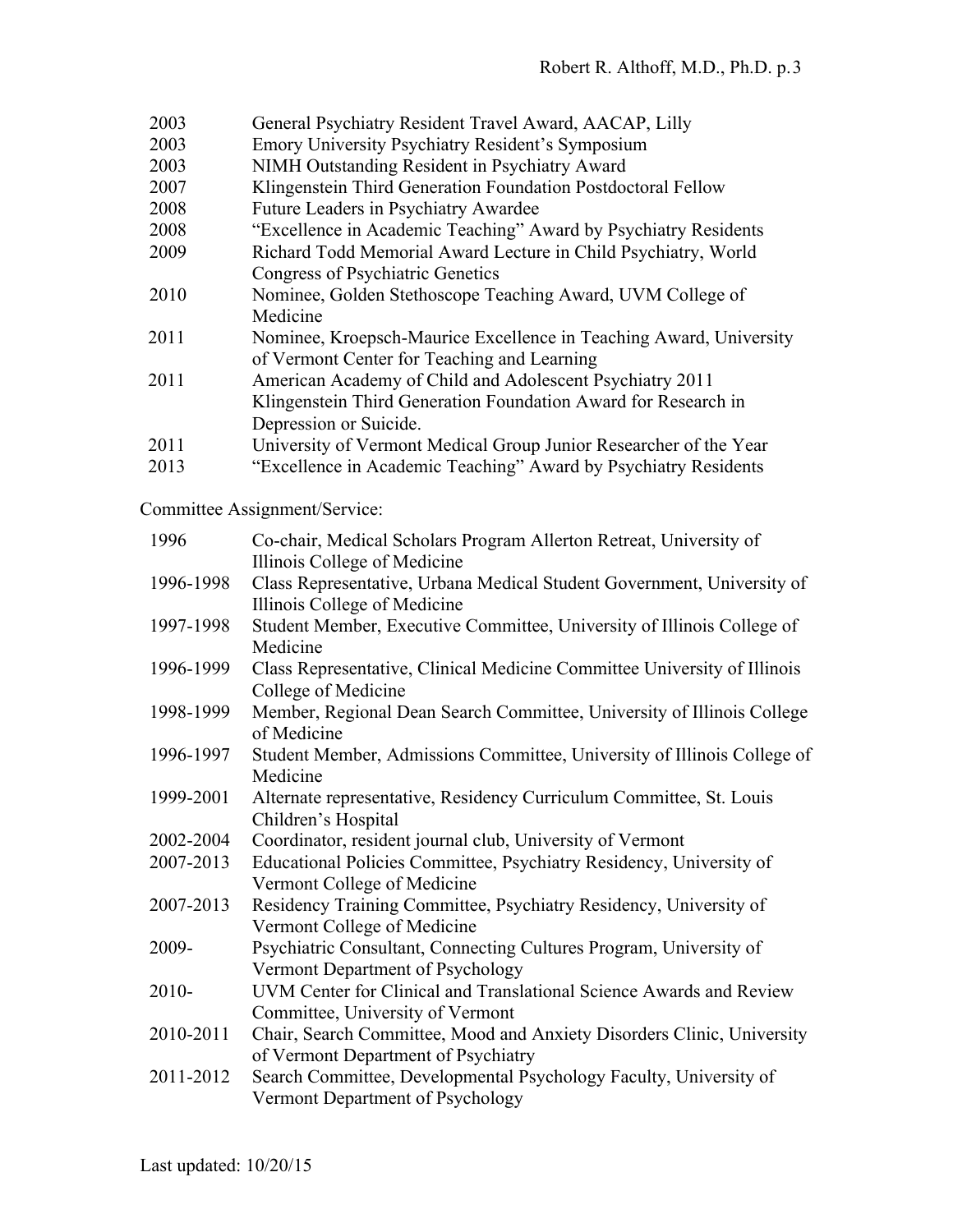| 2011-2012 Search Committee, Neurological Sciences Department Chair, University |
|--------------------------------------------------------------------------------|
| of Vermont College of Medicine                                                 |
| 2012-2013 Departmental subcommittee on compliance Devohiatry Department        |

- 2012-2013 Departmental subcommittee on compliance, Psychiatry Department, University of Vermont College of Medicine
- 2012- Faculty Strategic Planning Committee, University of Vermont College of Medicine
- 2012 Journal Awards Selection Committee, American Academy of Child and Adolescent Psychiatry
- 2012- Advisory Board, Postdoctoral Clinical Psychology Internship, Vermont Center for Children, Youth and Families and the Behavior Therapy and Psychotherapy Center /Connecting Cultures Program
- 2012- Medical Student Advancement Committee, University of Vermont COM
- 2013- Promotions and Standards Committee, Psychiatry Department, University of Vermont COM
- 2014- Chair, Medical Student Advancement Committee, University of Vermont COM
- 2014- Search Committee, Neurological Sciences Faculty, University of Vermont College of Medicine
- 2014-2015 Search Committee, Child Psychiatry Attending, University of Vermont College of Medicine
- 2015- Clinical Research Center Scientific Advisory Committee

## Grant Reviewer:

Ad hoc reviewer, National Science Foundation

External international grant reviewer, Academy of Finland

Ad hoc reviewer, National Institutes of Health, Child Psychopathology and Development Disabilities (CPDD) Study Section (10/10, 6/11, 2/14, 10/14, 6/15, 10/15)

External international grant reviewer, Ontario Mental Health Foundation Ad hoc reviewer, Autism Centers of Excellence, Eunice Kennedy Shriver National Institute of Child Health and Human Development External international grant reviewer, Netherlands Organisation for Health

Research and Development (ZonMw)

## Journal Reviewer:

| <b>Archives of General Psychiatry</b> | <b>Behavior Genetics</b>             |
|---------------------------------------|--------------------------------------|
| <b>American Journal of Psychiatry</b> | Memory and Cognition                 |
| <b>Biological Psychiatry</b>          | Academic Medicine                    |
| <b>JAMA Psychiatry</b>                | European Journal of Child            |
| Journal of the American               | Psychiatry                           |
| Academy of Child and                  | <b>Bipolar Disorders</b>             |
| <b>Adolescent Psychiatry</b>          | Psychological Medicine               |
| Pediatrics                            | <b>Comprehensive Psychiatry</b>      |
| Addiction                             | Journal of Abnormal Psychology       |
| Am J of Medical Genetics:             | <b>BioMed Research International</b> |
| Neuropsychiatric Genetics             | Develop Cognitive Neuroscience       |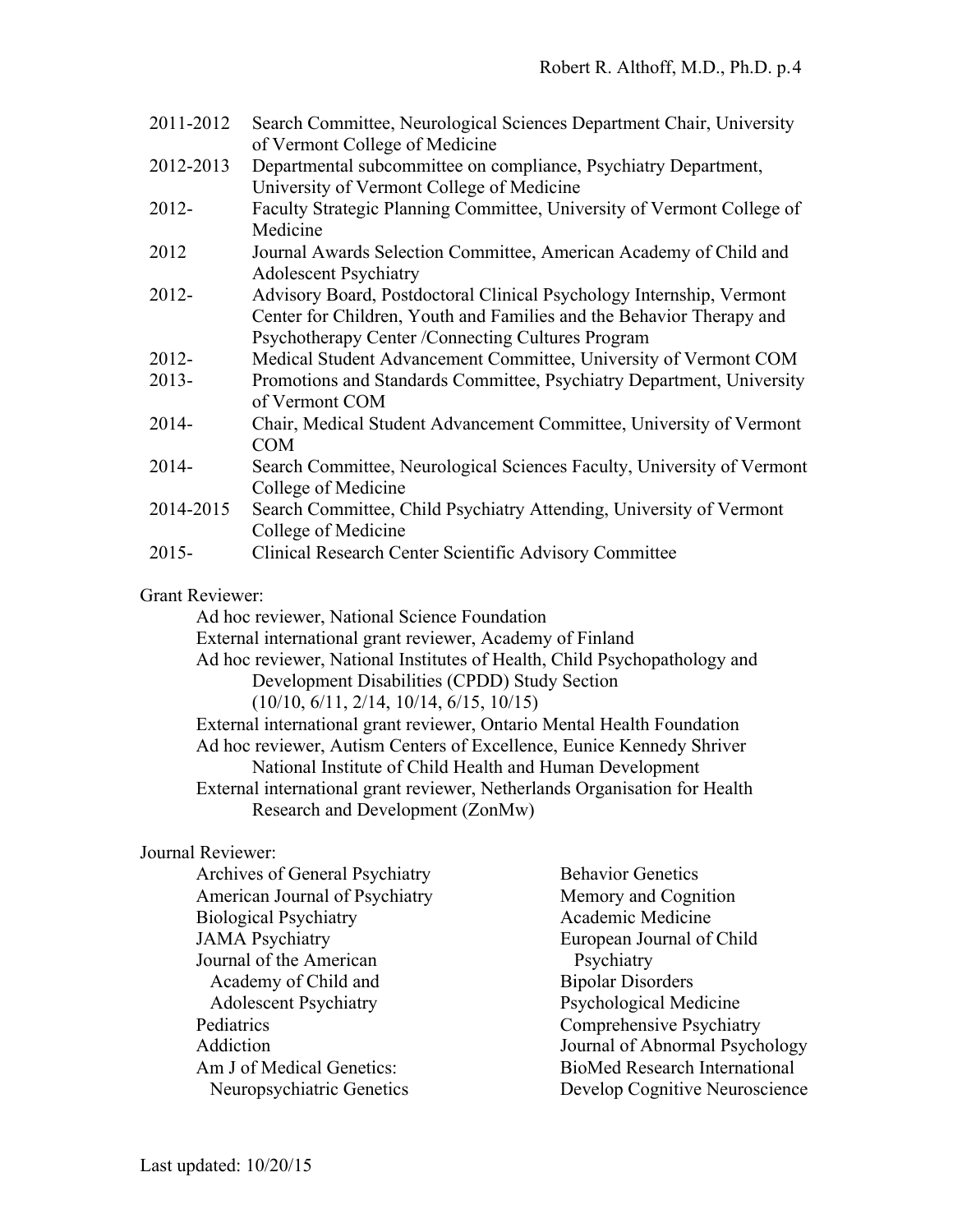| Journal of Abnormal Child      | Frontiers in Child and          |
|--------------------------------|---------------------------------|
| Psychology                     | Neurodevelopmental              |
| Twin Research and Human        | Psychiatry                      |
| Genetics                       | Frontiers in Behavioral and     |
| Journal of Affective Disorders | <b>Psychiatric Genetics</b>     |
| Psychosomatic Medicine         | Journal of Clinical Child and   |
| Developmental Psychology       | <b>Adolescent Psychology</b>    |
| <b>Biological Psychology</b>   | <b>BMC</b> Psychiatry           |
| Criminal Justice and Behavior  | Journal of Psychiatric Research |
| Journal of Traumatic Stress    | Journal of Child and Family     |
| Journal of Autism and          | <b>Studies</b>                  |
| Developmental Disorders        |                                 |

Editorial Boards:

| 2007-2009                                                                                                                                                        | Contributing Editor, Journal of the American Academy of Child and<br><b>Adolescent Psychiatry</b>                                                                                                                                                                                                                                                                                                                                                                                                                                                                                                                                                                                                                         |
|------------------------------------------------------------------------------------------------------------------------------------------------------------------|---------------------------------------------------------------------------------------------------------------------------------------------------------------------------------------------------------------------------------------------------------------------------------------------------------------------------------------------------------------------------------------------------------------------------------------------------------------------------------------------------------------------------------------------------------------------------------------------------------------------------------------------------------------------------------------------------------------------------|
| 2009-                                                                                                                                                            | Editorial Board, Journal of the American Academy of Child and<br><b>Adolescent Psychiatry</b>                                                                                                                                                                                                                                                                                                                                                                                                                                                                                                                                                                                                                             |
| 2010-2011<br>2010-2014<br>$2011 -$<br>$2011 -$<br>2014-<br>$2016 -$<br>2016-                                                                                     | Review Editor, Frontiers in Child and Neurodevelopmental Psychiatry<br>Editorial Board, Child Psychiatry & Human Development<br>Review Editor, Frontiers in Behavioral and Psychiatric Genetics<br>Associate Editor, Frontiers in Child and Neurodevelopmental Psychiatry<br>Associate Editor, Child Psychiatry & Human Development<br>Consulting Editor, Journal of Clinical Child and Adolescent Psychology<br>Assistant Editor for Reviews, Journal of the American Academy of Child<br>and Adolescent Psychiatry                                                                                                                                                                                                      |
|                                                                                                                                                                  | Memberships, Offices, and Committee Assignments in Professional Societies:                                                                                                                                                                                                                                                                                                                                                                                                                                                                                                                                                                                                                                                |
| 1994-1995<br>1995-1999<br>1995-1999<br>1995-1999<br>1995-1999<br>1996-1997<br>1996-1997<br>1996-<br>1996-<br>$2001 -$<br>$2001 -$<br>2002-<br>2004-2006<br>2007- | Secretary, American Medical Student Association, Urbana Chapter<br>Illinois State Medical Association<br><b>American Medical Association</b><br>School Delegate, Illinois State Medical Association-MSS<br>School Delegate, American Medical Association<br>Editor, ISMS-MSS Student Bulletin, Illinois State Medical Society<br>State Secretary, Illinois State Medical Society<br>American Psychiatric Association<br>Physicians for Social Responsibility<br>Vermont Psychiatric Association<br>Vermont Association of Child and Adolescent Psychiatry<br>American Academy of Child and Adolescent Psychiatry<br>Massachusetts Psychiatric Society<br>Child and Adolescent Bipolar Foundation/Balanced Mind Foundation |
| 2007-                                                                                                                                                            | American Psychopathological Association                                                                                                                                                                                                                                                                                                                                                                                                                                                                                                                                                                                                                                                                                   |
| 2007-<br>$2010-$                                                                                                                                                 | National Alliance for the Mentally-Ill of Vermont, Professional Associate<br><b>Behavior Genetics Association</b>                                                                                                                                                                                                                                                                                                                                                                                                                                                                                                                                                                                                         |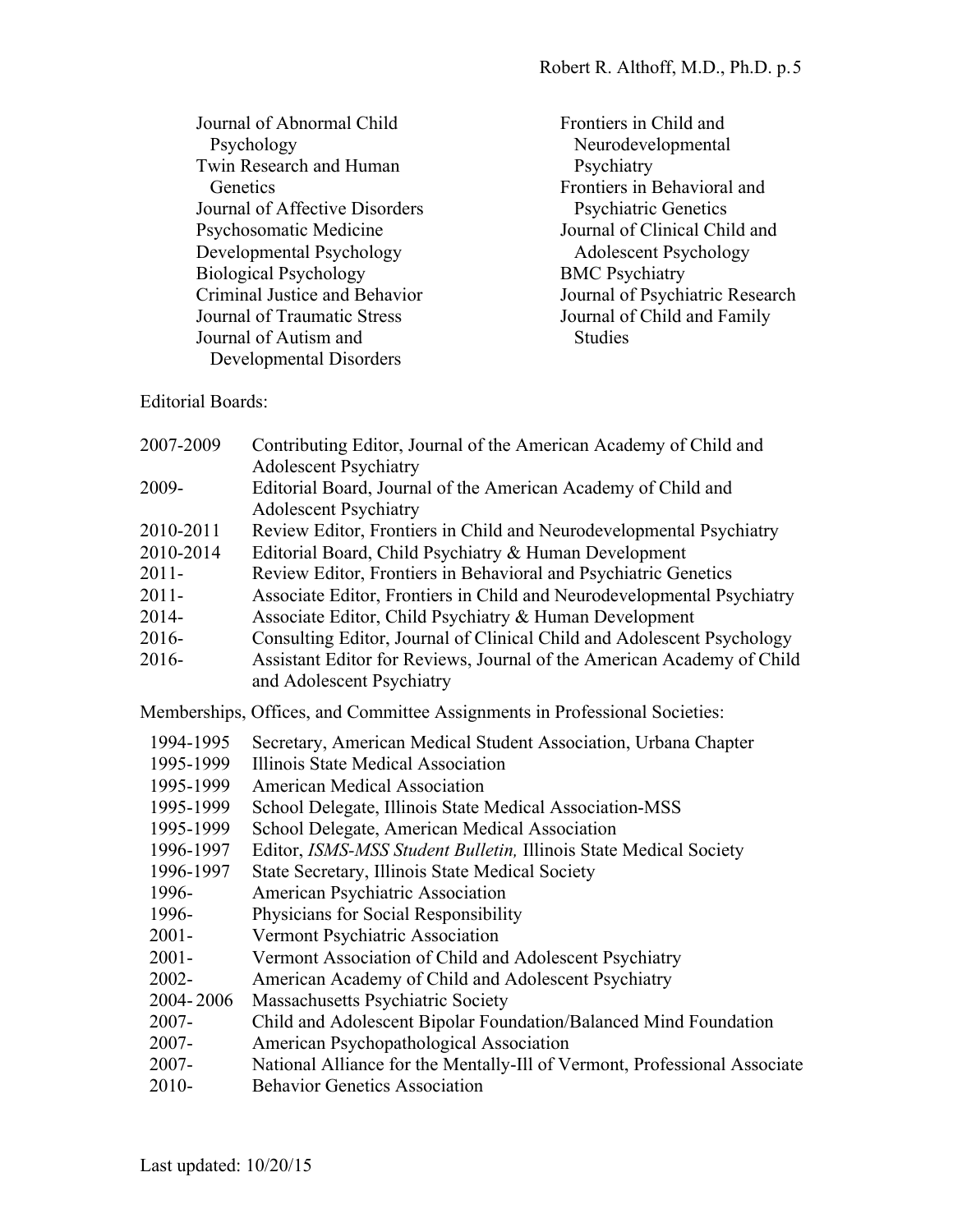Major Research Interests:

- 1. Identification of phenotypes and endophenotypes for psychiatric genetic studies of childhood psychiatric disorders – specifically as related to disorders of selfregulation
- 2. Analytic methods of large datasets of twin and family studies using structural equation modeling, latent class modeling, and multivariate techniques
- 3. Cognitive neuroscientific studies of childhood psychiatric disorders using behavioral measures, eye movement monitoring, and magnetic resonance imaging

Teaching Experience:

| 1991      | Instructor, Introductory Biology, University of Illinois at Urbana-       |
|-----------|---------------------------------------------------------------------------|
|           | Champaign                                                                 |
| 1992      | Instructor, Population Biology, University of Illinois at Urbana-         |
|           | Champaign                                                                 |
| 1993-1999 | Instructor, Kaplan Center, Champaign, Illinois                            |
| 1995-1997 | Coordinator and Instructor, Seminar in Psychology, University of Illinois |
|           | at Urbana-Champaign                                                       |
| 1997-1999 | Tutorial Leader, Clinical Tutorials, University of Illinois College of    |
|           | Medicine                                                                  |
| 1997      | Guest Lecturer, Memory and Amnesia, University of Illinois at Urbana-     |
|           | Champaign                                                                 |
| 2003-2004 | Teaching Resident, Psychiatry, University of Vermont College of           |
|           | Medicine                                                                  |
| 2005      | Tutorial Leader, Human Nervous System and Behavior, Harvard Medical       |
|           | School                                                                    |
| 2006-     | Faculty sponsor, Resident Journal Club, University of Vermont             |
|           | Department of Psychiatry                                                  |
| 2006-     | Faculty research supervisor, PGY-II Research in Child Psychiatry          |
|           | Elective, Vermont Center for Children, Youth, and Families, University of |
|           | Vermont Department of Psychiatry                                          |
| 2006-     | Lecturer, Vermont Series on Genetics and Neuroscience, Vermont Center     |
|           | for Children, Youth, and Families, University of Vermont Department of    |
|           | Psychiatry                                                                |
| 2007-     | Lecturer, Advanced Neuroscience, University of Vermont Department of      |
|           | Psychiatry                                                                |
| 2007-     | Lecturer, Child and Adolescent Psychiatry Course, University of Vermont   |
|           | Department of Psychiatry                                                  |
| 2008-     | Lecturer, Behavior Disorders of Childhood, University of Vermont          |
|           | Department of Psychology                                                  |
| 2008      | Lecturer, Basic Science of Neurological Diseases: Autism, University of   |
|           | Vermont College of Medicine                                               |
| 2008-     | Lecturer, Adult Psychopharmacology Seminar, University of Vermont         |
|           | Department of Psychiatry                                                  |
| 2008-     | Instructor, Child Psychiatry for Second Year Medical Students, University |
|           | of Vermont College of Medicine                                            |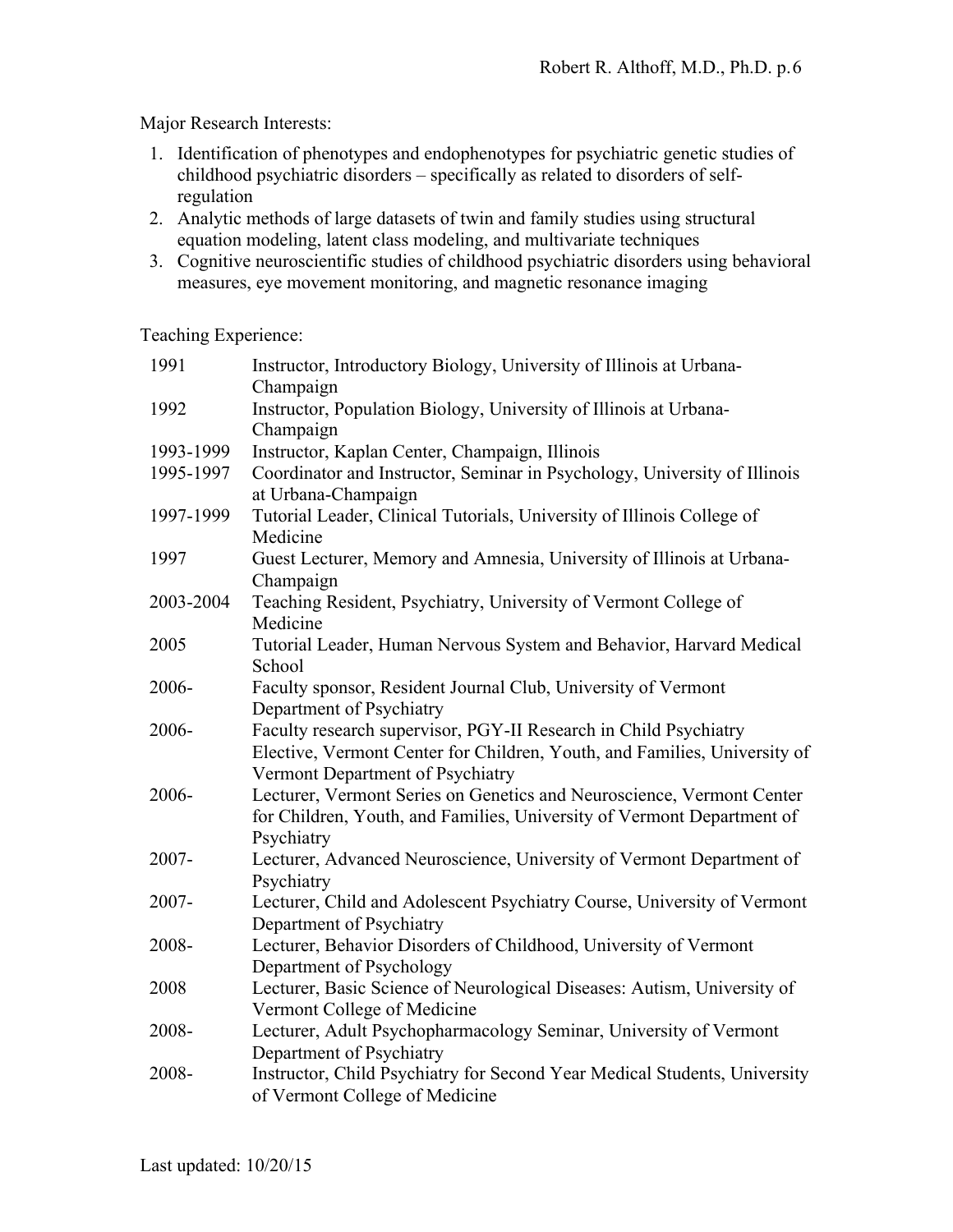| Medical Director, Pediatric Consultation-Liaison Service, Child and<br>Adolescent Psychiatry Residency, University of Vermont Department of<br>Psychiatry |
|-----------------------------------------------------------------------------------------------------------------------------------------------------------|
| Course Director, Psychopharmacology Seminar, Child and Adolescent                                                                                         |
| Psychiatry Residency, University of Vermont Department of Psychiatry                                                                                      |
| Course Director, Consultation-Liaison Seminar, Child and Adolescent                                                                                       |
| Psychiatry Residency, University of Vermont Department of Psychiatry                                                                                      |
| Faculty sponsor, Fellows Journal Club, Child and Adolescent Psychiatry                                                                                    |
| Fellowship, University of Vermont Department of Psychiatry                                                                                                |
| Lecturer, Neuroscience, University of Vermont College of Medicine                                                                                         |
| Course Director, Neuroscience for Psychiatry Residents, University of                                                                                     |
| Vermont Department of Psychiatry                                                                                                                          |
| Course Director, Advanced Neuroscience for Psychiatry Residents,                                                                                          |
| University of Vermont Department of Psychiatry                                                                                                            |
| Course Director, Research Seminar, Child and Adolescent Psychiatry                                                                                        |
| Fellowship, University of Vermont Department of Psychiatry                                                                                                |
| Faculty and lecturer, Psychology 380 - Selected topics in Behavior,                                                                                       |
| Neurobiology, and Health, University of Vermont                                                                                                           |
| Lecturer, ANNB 320: Topics in Developmental Neurobiology, University<br>of Vermont                                                                        |
|                                                                                                                                                           |

## Publications:

*Average Citations/year= 70.16; Overall cites/paper = 25.63; h-index = 19 (Based on Web of Science report 8/7/15, Peer-reviewed articles only)*

Peer-reviewed/Refereed Journal Articles

## *Under Review*

- 1. Basten M, van der Ende J, Trajanoska K, **Althoff RR**, Hudziak JJ, Hofman A, Jaddoe VWV, Verhulst FC, Tiemeier H. Young children's behavioral problems precede parental psychiatric symptoms and poor family functioning. Child Develop. *Submitted.*
- 2. Schreck M, **Althoff RR**, Bartels M, de Geus E, Giummo C, Hudziak JJ. The Association between Physical Activity, Exercise Type, and Withdrawn/Depressed Symptoms in a Clinical Sample of Children and Adolescents. Ped Exerc Sci. *Submitted.*
- 3. **Althoff RR**, van Meurs I, Reef J, LaVigne T, Verhulst FC, van der Ende J. The Role of Parental Psychopathology and Parenting in the Intergenerational Tranmission of Child Problem Behavior. Eur J Child Adolesc Psychiatry. *Submitted.*
- 4. Mackey S, Chaarani B, Spechler P, Orr CA, Kan KJ, Artiges E, Banaschewski T, Barker GJ, Bokde ALW, Buchel C, Carvalho FM, , Flor H, Fauth-Buler M, Frouin V, Gallinat J, Gan G, Gowland P, Heinz A, Ittermann B, Lawrence C, Mann K, Martinot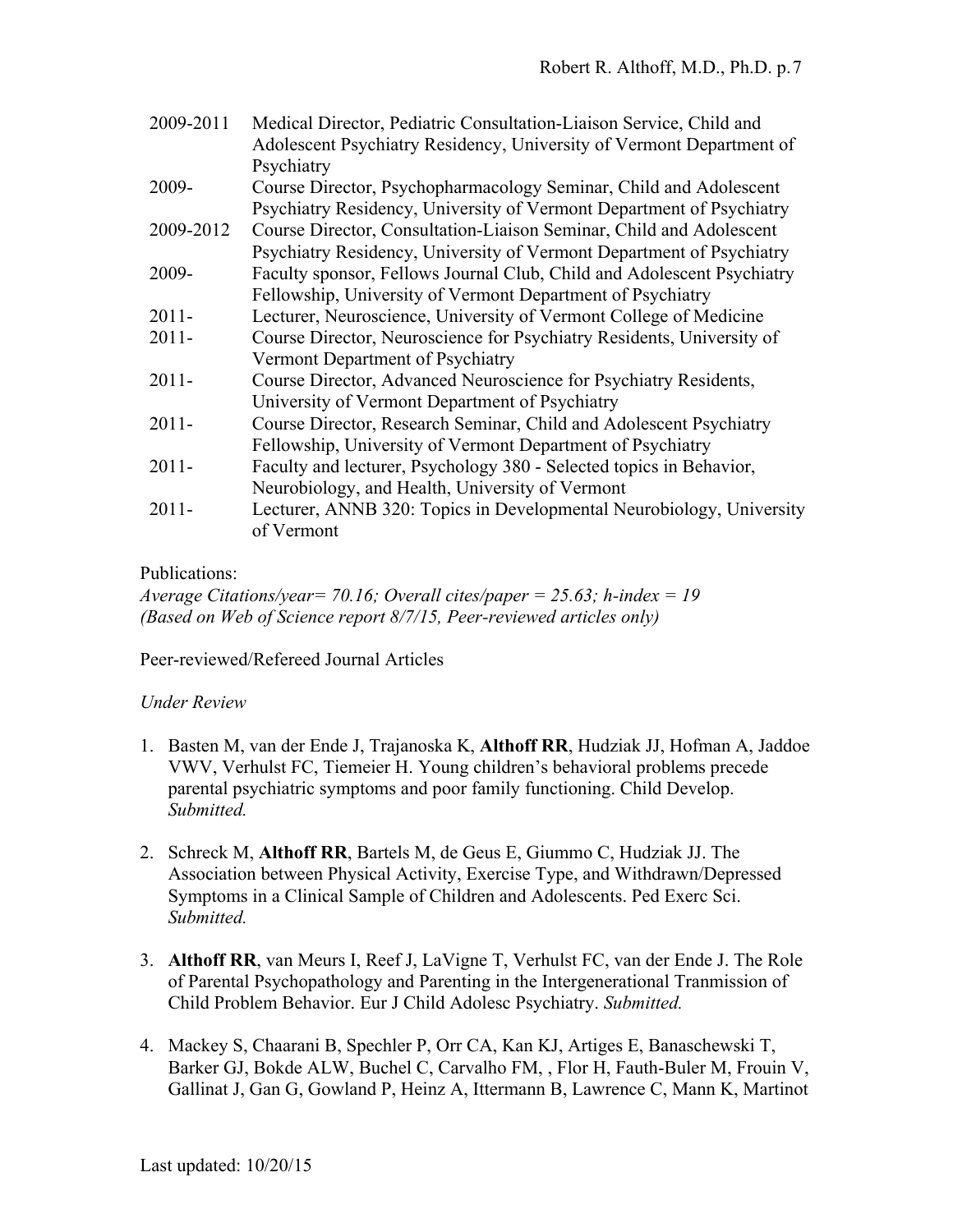J, Nees F, Ortiz N, Paillere-Martinot M, Paus T, Pausova Z, Rietschel M, Robbins TW, Smolka MN, Strohle A, Schumann G, **Althoff RR,** Conrod P, Garavan H, & the IMAGEN Consortium. Brain regions related to impulsivity mediate the effects of early adversity on anti-social behavior. Biol Psychiatry. *Submitted.*

5. Albaugh MD, Ducharme S, Karama S, **Althoff RR,** Botteron KN, Evans AC, Hudziak JJ, & Brain Development Cooperative Group. Subclinical anxious-depressed problems qualify the relation between ventral cingulate cortical thickness and normative aggression in healthy youths. Psychiatry Res: Neuroimag. *Submitted.*

## *Accepted and in press*

- 1. **Althoff RR**, Cohen NJ. Eye movement-based memory effect: A re-processing effect in face perception. J Exp Psychol: Learn, Mem, & Cog. 1999; 25(4):997-1010. PMID: 10439505. *Times cited: 158*
- 2. Ryan JD, **Althoff R,** Whitlow S, Cohen NJ. Amnesia is a deficit in relational memory. Psychological Sci. 2000; 11(6):454-461. PMID: 11202489. *Times cited: 193*
- 3. Hudziak JJ, van Beijsterveldt CEM, **Althoff RR**, Stanger CS, Rettew D, Nelson EC, Todd R, Boomsma DI. Genetic and environmental contributions to childhood obsessive behavior: A cross-cultural twin study. Arch Gen Psychiatry. 2004; 61(6): 608-16. PMID: 15184240. *Times cited: 74*
- 4. Singh A, **Althoff R**, Martineau RJ, Jacobson J. Pramipexole, ropinirole, and mania in Parkinson's disease. Am J Psychiatry. 2005; 162(4):814-815. PMID: 15800169*. Times cited: 19*
- 5. Black DN, **Althoff RR**, Daye K, Pelletier CA. Lethal obesity associated with sodium valproate in a brain-injured patient. Cogn Behav Neurol. 2005; 18(2):98-101. PMID: 15970728. *Times cited: 0*
- 6. Hudziak JJ, Derks E, **Althoff RR**, Copeland W, Boomsma DI. The Genetic and Environmental Contributions to Oppositional Defiant Behavior: A Multi-Informant Twin Study. J Am Acad Child Adolesc Psychiatry. 2005; 44(9):907-914. PMID: 16113619. *Times cited: 24*
- 7. Hudziak JJ, Derks E, **Althoff RR**, Rettew DC, Boomsma DI. The Genetic and Environmental Contributions to Attention Deficit Hyperactivity Disorder as Measured by the Conners' Rating Scales-Revised. Am J Psychiatr. 2005; 162:1614- 1620. PMID: 16135619. *Times cited: 55*
- 8. Hudziak JJ, **Althoff RR**, Derks EM, Rettew DC, Faraone SV, Boomsma DI. Prevalence and Genetic and Environmental Contributions to the CBCL-JBD Phenotype. Biol Psychiatry. 2005; 58(7):562-8. PMID: 16239161. *Times cited:69*
- 9. **Althoff RR**, Faraone SV, Rettew DC, Morely CP, Hudziak, JJ. Family, Twin, Adoption, and Molecular Genetic Studies of Juvenile Bipolar Disorder. Bipolar Disord. 2005; 7(6):598-609. PMID: 16403185. *Times cited:38*
- 10. Faraone SV, **Althoff RR**, Hudziak JJ, Monuteaux M, Biederman J. The CBCL Predicts DSM Bipolar Disorder in Children: A Receiver Operating Characteristic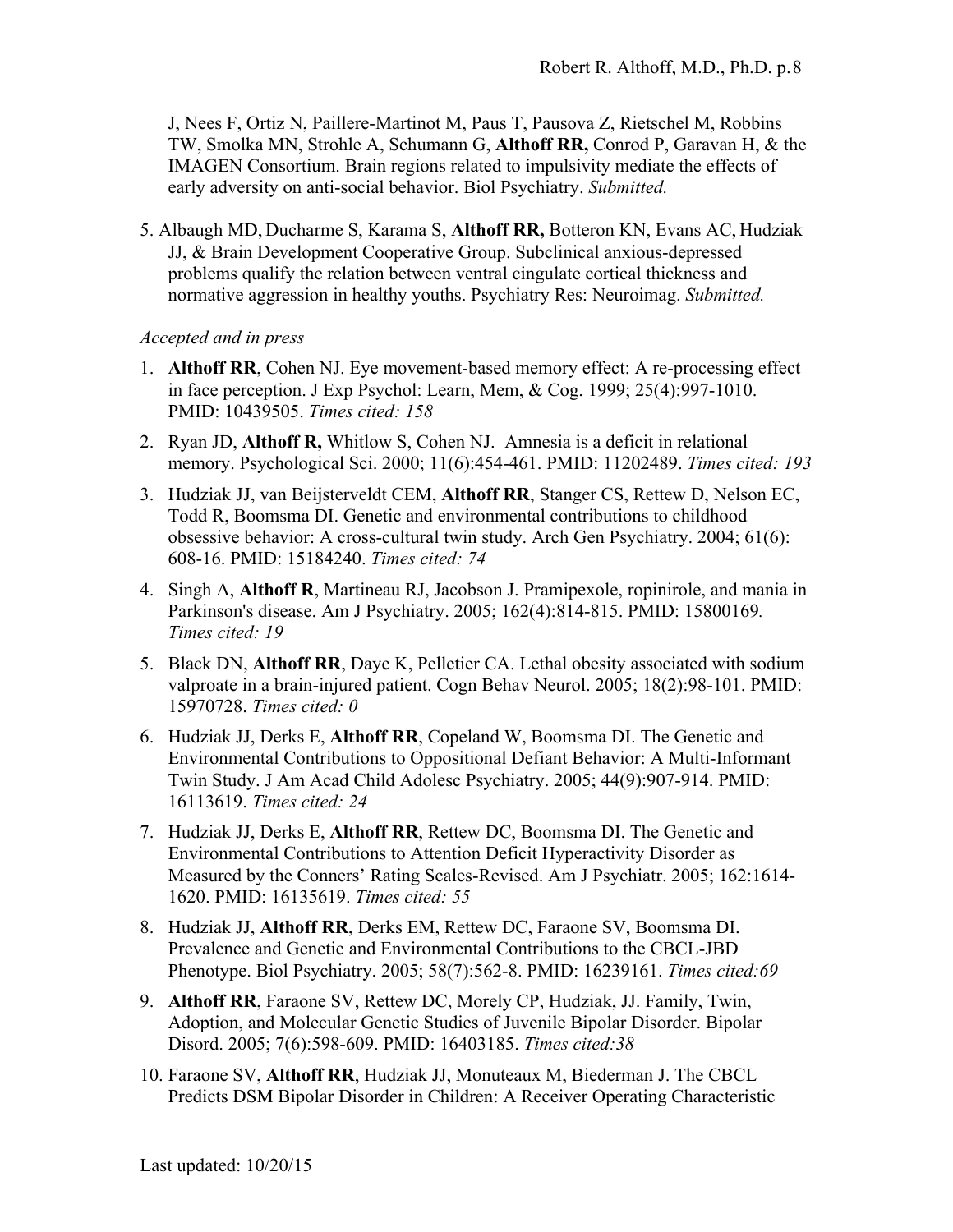Curve Analysis. Bipolar Disord. 2005; 7(6):518-24. PMID: 16403177. *Times cited: 66*

- 11. Hudziak JJ, **Althoff RR**, Stanger CS, van Beijsterveldt CEM, Nelson EC, Hanna GL, Boomsma DI, Todd R. The Obsessive Compulsive Scale of the Child Behavior Checklist Predicts Obsessive-Compulsive Disorder: A Receiver Operating Characteristic Curve Analysis. J Child Psychol Psychiatry. 2006; 47(2):160-166. PMID: 16423147. *Times cited:31*
- 12. **Althoff RR**, Copeland WE, Stanger C, Derks EM, Todd RD, Neuman RJ, Van Beijsterveldt CEM, Boomsma DI, Hudziak JJ. The Latent Class Structure of ADHD is Stable Across Informants. Twin Res Hum Genet. 2006; 9(4):507-522 PMID: 16899158. *Times cited:19*
- 13. **Althoff RR**, Rettew DC, Faraone SV, Boomsma DI, Hudziak JJ. Latent Class Analysis Shows Strong Heritability of the CBCL-Juvenile Bipolar Phenotype. Biol Psychiatry. 2006; 60(9):903-11 PMID: 16650832. *Times cited: 56*
- 14. Boomsma DI, Rebollo I, Derks EM, Beijsterveldt TC, **Althoff RR**, Rettew DC, Hudziak JJ. Longitudinal Stability of the CBCL-Juvenile Bipolar Disorder Phenotype: A Study in Dutch Twins. Biol Psychiatry. 2006; 60(9):912-20. PMID: 16735031. *Times cited: 30*
- 15. Hudziak JJ, Achenbach TM, **Althoff RR**, Pine, DS. A Dimensional Approach to Developmental Psychopathology. Int J Methods Psychiatr Res. 2007; 16 Suppl 1:S16- 23. PMID: 17623391. *Times cited: 59*
- 16. Horner MS, Miller SM, **Althoff RR**, Rettew D, Ehmann M, Hudziak J, Martin A. Mentoring Increases Connectedness and Knowledge: A Cross-Sectional Evaluation of Two Programs in Child and Adolescent Psychiatry. Acad Psychiatry. 2008; Sep-Oct;32(5):420-8. PMID: 18945982. *Times cited:3*
- 17. Rettew DC, **Althoff RR**, Dumenci L, Ayer L, Hudziak JJ. Latent Profiles of Temperament and Their Relations to Psychopathology and Wellness. J Am Acad Child Adolesc Psychiatry. 2008; 47(3):273-281. PMID: 18216734 PMCID: 2270835. *Times cited: 19*
- 18. Robertson MM, **Althoff RR**, Hafez A, Pauls DL. A principal components analysis of a large cohort of patients with Gilles de la Tourette syndrome. Br J Psychiatry. 2008; 193, 31–36. PMID: 18700215. *Times cited: 28*
- 19. Ayer L, **Althoff R**, Ivanova M, Rettew D, Waxler E, Sulman J, Hudziak J. Child Behavior Checklist-Juvenile Bipolar Disorder (CBCL-JBD) and CBCL– Posttraumatic Stress Problems (CBCL-PTSP) Scales are Measures of a Single Dysregulatory Syndrome. J Child Psychiatry Psychol. 2009; 50(10):1291-300. PMID: 19486226. *Times cited: 43*
- 20. **Althoff RR,** Rettew DC, Boomsma DI, Hudziak JJ. Latent Class Analysis of the Child Behavior Checklist Obsessive-Compulsive Scale. Comp Psychiatry. 2009; 50(6):584-92. PMID: 19840599 PMCID: 2806056. *Times cited: 11*
- 21. Bartels M, **Althoff RR,** Boomsma DI. Anesthesia and cognitive performance in children: No evidence for a causal relationship. Twin Res Hum Genet. 2009;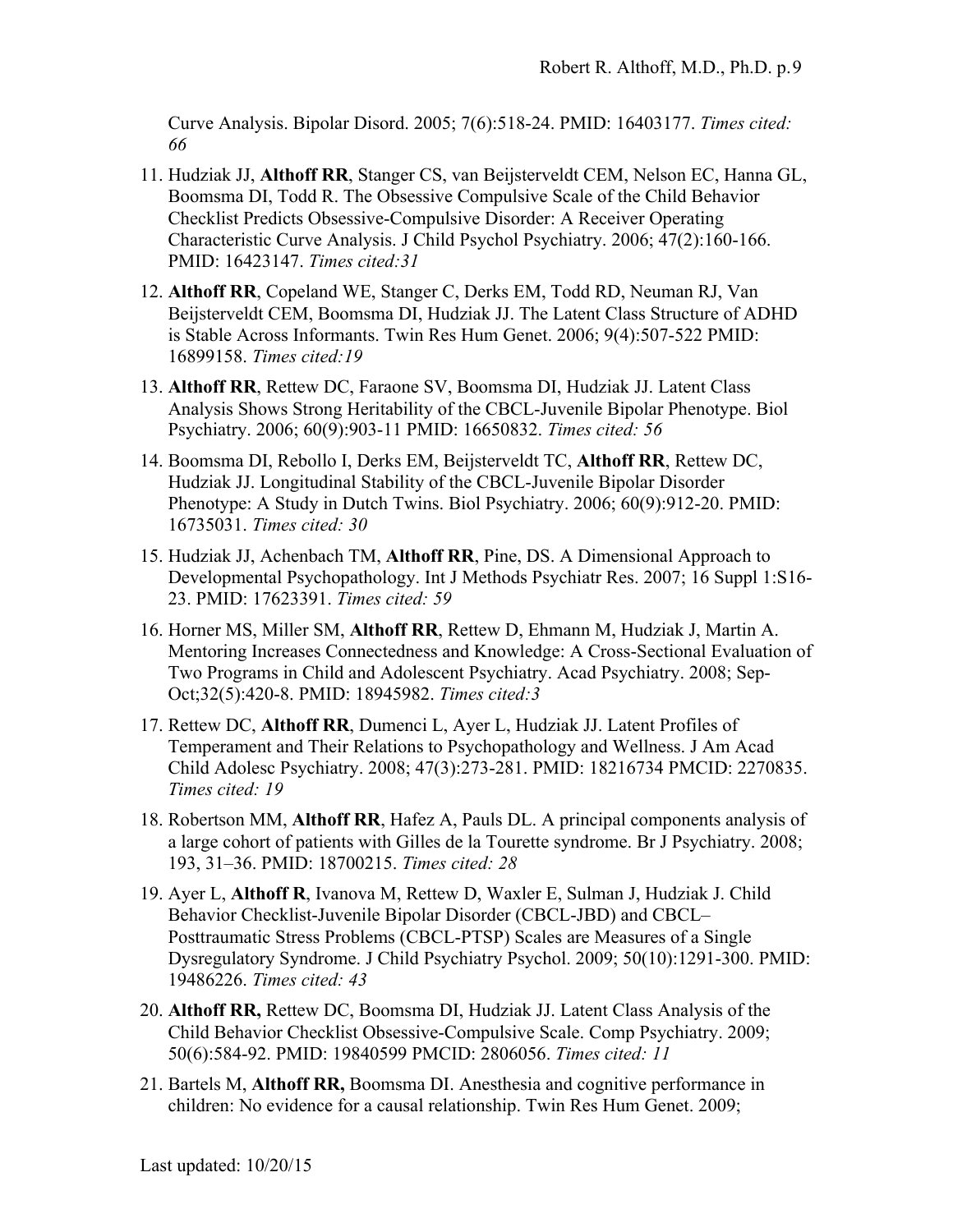12(3):246-53. PMID: 19456216. *Times cited:114*

- 22. **Althoff RR,** Ayer LA, Rettew DC, Hudziak JJ. Assessment of Dysregulated Children Using the Child Behavior Checklist: A Receiver Operating Characteristic Curve Analysis. Psychological Assess. 2010; 22(3):609-17. PMID: 20822273 PMCID: 2936710. *Times cited: 11*
- 23. **Althoff RR,** Rettew DC, Ayer LA, Hudziak JJ. Cross-informant agreement of the Dysregulation Profile of the Child Behavior Checklist. Psychiatry Res. 2010; 178(3):550-555. PMID: 20510462 PMCID: 2914203. *Times cited: 16*
- 24. Albaugh M, Harder V, **Althoff RR**, Rettew DC, Ehli E, Nelson T, Davies G, Ayer L, Sulman J, Stanger C, Hudziak JJ. COMT Val158Met Genotype as a Risk Factor for Problem Behaviors in Youth. J Am Acad Child Adolesc Psychiatry. 2010; 49(8):841- 849. PMID: 20643317 PMCID: 3141335. *Times cited: 17*
- 25. Hannula DE, **Althoff RR,** Warren DE, Riggs L, Cohen NJ, Ryan JD. Worth a glance: Using eye movements to investigate the cognitive neuroscience of memory. Front Hum Neurosci. 2010; 4:166. PMID: 21151363 PMCID: 2995997. *Times cited: 38*
- 26. **Althoff RR,** Verhulst F, Rettew DC, Hudziak JJ, van der Ende J. Adult Outcomes of Childhood Dysregulation: A 14-year Follow-up Study. J Am Acad Child Adolesc Psychiatry. 2010; 49(11):1105-16. PMID: 20970698 PMCID: 2965164. *Times cited: 49*
- 27. **Althoff RR,** Waterman GS. Commentary: psychiatric training for physicians: a call to modernize. Acad Med. 2011; 86(3):285-7. PMID: 21346434. *Times cited: 9*
- 28. Rettew DC, van Oort F, Verhulst FC, Buitelaar J, Ormel J, Hartman CA, Veenstra R, **Althoff RR**, Hudziak JJ, When Parent and Teacher's Don't Agree: Evidence from the TRAILS Study. J Child Adolesc Psychopharmacol. 2011 Oct;21(5):289-397. PMID: 22040184. *Times cited: 8*
- 29. Ayer LA, Rettew DC, **Althoff RR,** Willemsen G, Ligthart L, Hudziak JJ, Boomsma DI. Adolescent personality profiles, neighborhood income, and young adult alcohol use: A longitudinal study. Addict Behav. 2011; 36(12):1301-4. PMID: 21820248 PMCID 3179794. *Times cited:4*
- 30. De Clercq B, Rettew D, **Althoff RR**, De Bolle M. Childhood Personality Types: Vulnerability and Adaptation over Time. J Child Psych Psychol. 2012 Jun;53(6):716- 22. PMID: 22211435 PMCID: 3326221. *Times cited: 5*
- 31. **Althoff RR**, Hudziak JJ, Willemsen G, Hudziak V, Bartels M, Boomsma DI. Genetic and environmental contributions to self-reported thoughts of self-harm and suicide. Am J Med Genet B Neuropsychiatr Genet. 2012; Jan;159B(1):120-7. PMID: 22162437 PMCID: 3254180. *Times cited: 5*
- 32. **Althoff RR**, Ayer LA, Crehan ET, Rettew DC, Baer JR, Hudziak JJ. Temperamental profiles of dysregulated children. J Child Psychiatry Hum Devel. 2012 Aug;43(4):511-22. PMID: 22271225 PMCID: 3374895. *Times cited: 8*
- 33. Ehli EA, Abdellaoui A, Hu Y, Hottenga JJ, Kattenberg M, van Beijsterveldt CEM, Bartels M, **Althoff RR**, Xiao XJ, Scheet P, de Geus EJ, Hudziak JJ, Boomsma DI,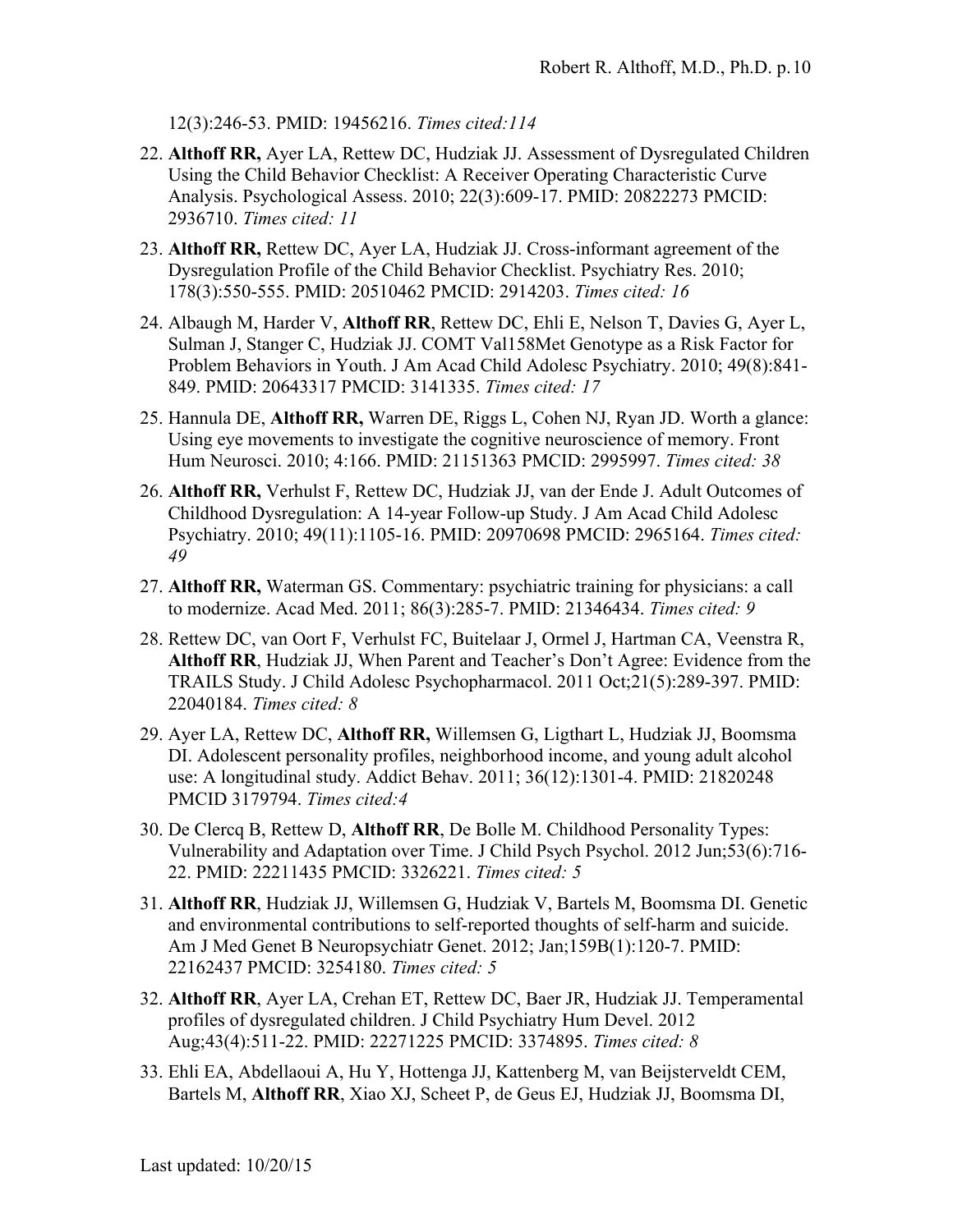Davies GE. De novo and inherited CNVs in MZ twin pairs selected for discordance and concordance on Attention Problems. Eur J Human Genetics. 2012 Oct;20(10):1037-43. PMID: 22490988 PMCID: 3449078. *Times cited: 17*

- 34. Rubin DH, **Althoff RR**, Walkup JT, Hudziak JJ. Cross-informant Agreement on Child and Adolescent Withdrawn Behavior: A Latent Class Approach. Child Psychiatry Hum Dev. 2013 Jun;44(3):361-9. PMID: 22968799. *Times cited: 1*
- 35. Scheet P, Ehli EA, Xiao X, van Beijsterveldt CEM, Abdellaoui A, Althoff RR, Hottenga JJ, Willemsen G, Nelson KA, Huizenga P, Hu Y, Amos CI, Bartels M, Groen-Blokhuis MM, de Geus EJC, Hudziak JJ, Davies GE, Boomsma DI. Twins, tissue and time: A comparison of genomic structures. Twin Res Hum Genetics. 2012 Dec;15(6):737-45. PMID: 23021707. *Times cited: 5*
- 36. Kuny AV, **Althoff RR**, Copeland W, Bartels M, van Beijsterveldt CEM, Baer J, Hudziak JJ. Separating the Domains of Oppositional Behavior: Comparing Latent Models of the Conners' Oppositional Subscale. J Am Acad Child Adolesc Psychiatry. 2013 Feb;52(2):172-183. PMID: 23357444 PMCID: 3558689. *Times cited: 6*
- 37. Ayer L, Greaves-Lord K, **Althoff RR**, Hudziak JJ, Dieleman GC, Verhulst FC, van der Ende J. Blunted HPA axis response to stress is related to a persistent dysregulation profile in youth. Biol Psychol. 2013 Jul;93(3):343-51. PMID: 23603315 PMCID: 3714851. *Times cited: 1*
- 38. Fazzino TL, Rabinowitz T, **Althoff RR**, Helzer JE. Monitoring daily affective symptoms and memory function using Interactive Voice Response (IVR) in outpatients receiving electro-convulsive therapy. J ECT. Epub 2013 Jun 28. PMID: 23774054 PMCID: 3808524. *Times cited: 0*
- 39. Groen-Blokhuis MM, Franic S, van Beijsterveldt CEM, de Geus E, Davies GE, Ehli E, Xiao X, Scheet P, Bartels M, Althoff R, Hudziak JJ, Middeldorp CM, Boomsma DI. A prospective study of the effects of breastfeeding and FADS2 polymorphisms on cognition and attention problems. Am J Med Genet B Neuropsychiatr Genet. 2013 Jul; 162(5):457-65. PMID: 23737301. *Times cited: 1*
- 40. Albaugh MD, Ducharme S, Collins DL, Botteron KN, **Althoff RR**, Evans AC, Karama S, Hudziak JJ, & Brain Development Cooperative Group. Evidence for cerebral cortical thickness network anti-correlated with amygdalar volume in healthy youths: implications for the neural substrate of emotion regulation. Neuroimage. 2013 May 1;71:42-9. PMID: 23313419 PMCID: 3622221. *Times cited: 6*
- 41. Rubin DH, **Althoff RR**, Ehli EA, Davies GE, Rettew DC, Crehan ET, Walkup JT, Hudziak JJ. Candidate Gene Associations to Withdrawn Behavior. J Child Psychiatry Psychol. 2013 Dec;54(12):1337-45. PMID: 23808549 PMCID: 3800258. *Times cited: 2*
- 42. Basten MM, **Althoff RR,** Tiemeier H, Jaddoe VW, Hofman A, Hudziak JJ, Verhulst FC, van der Ende J. The Dysregulation Profile in Young Children: Empirically Defined Classes in the Generation R Study. J Am Acad Child Adolesc Psychiatry. 2013 Aug;52(8):841-850. PMID: 23880494 PMCID: 3813902. *Times cited: 3*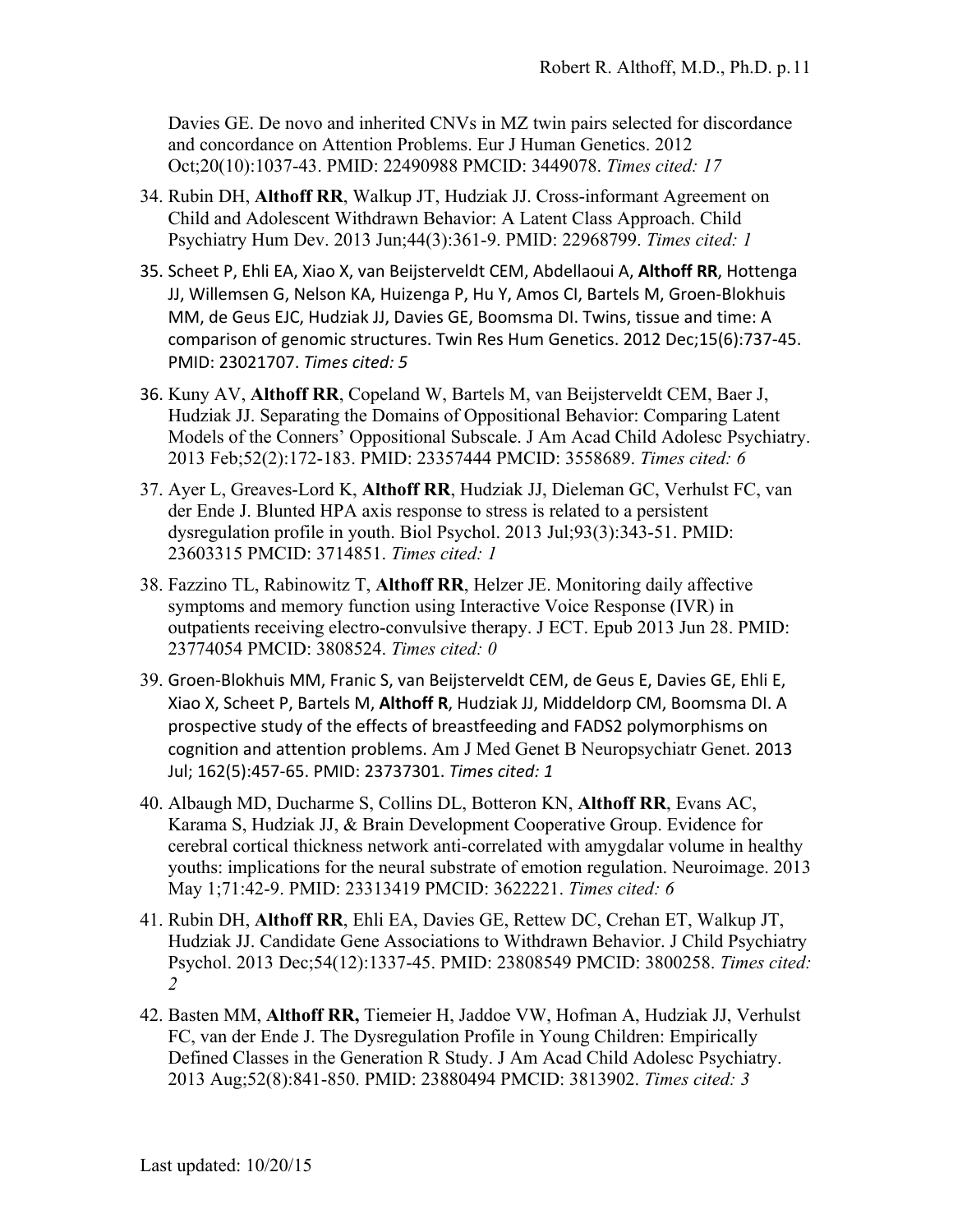- 43. Stein JA, **Althoff R**, Anders T, Davison Y, Edwards S, Frosch E, Horst R, Hudziak JJ, Hunt J, Joshi SV, Larson J, Leckman J, O'Brien J, Lowernhaupt E, Pruitt D, Malloy E, Martin A, Partner A, Sarles R, Sikich L, Wells L, Kolevzon A. Does Early Mentorship In Child And Adolescent Psychiatry Make A Difference? The Klingenstein Third-Generation Found Medical Student Fellowship Program. Acad Psychiatry. 2013 Sep 1;37(5):321-4. PMID: 24026370. *Times cited: 0*
- 44. **Althoff RR**, Kuny-Slock AV, Verhulst FC, Hudziak JJ, Van der Ende J. Classes of oppositional-defiant behavior: Concurrent and predictive validity. J Child Psychol Psychiatry. 2014 Oct;55(10) :1162-71. PMID: 24673629 PMCID: 4159429. *Times cited: 0*
- 45. Baer J, Schreck M, **Althoff RR**, Rettew DC, Harder V, Ayer L, Albaugh M, Crehan E, Kuny-Slock A, Hudziak JJ. Child Temperament, Maternal Parenting Behavior, and Child Social Functioning. J Child Fam Stud. 2015 Apr 1;24(4):1152-1162. PMID: 26085784 PMCID: 4465805. *Times cited: 0*
- 46. Ackerman S, Wenegrat J, Bernier R, **Althoff RR**, Rettew DC. No increase in autism associated genetic events in children conceived by assisted reproduction. Fertil Steril. 2014 Aug;102(2):388-93. PMID: 24842673. *Times cited:0*
- 47. Basten M, Tiemeier H, **Althoff RR**, Rijlaarsdam J, Jaddoe VW, Hofman A, Hudziak JJ, Verhulst FC, White T, van der Ende J. Nonverbal intelligence in young children with dysregulation. The Generation R Study. Eur Child Adolesc Psychiatry. 2014 May 7 [Epub]. PMID: 24802760. *Times cited: 2*
- 48. Whelan R, Orr C, Watts R, **Althoff RR**, Artiges E, Banaschewski T, Barker GJ, Bokde ALW, Buchel C, Carvalho FM, Conrod P, Flor H, Fauth-Buler M, Frouin V, Gallinat J, Gan G, Gowland P, Heinz A, Ittermann B, Lawrence C, Mann K, Martinot J, Nees F, Ortiz N, Paillere-Martinot M, Paus T, Pausova Z, Rietschel M, Robbins TW, Smolka MN, Strohle A, Schumann G, Garavan H & the IMAGEN Consortium. Neuropsychological profiles of current – and future – adolescent alcohol misusers. Nature. 2014. Aug 14;512(7513). PMID: 25043041 PMCID: 4486207. *Times cited: 9*
- 49. Crehan ET, **Althoff RR.** Measuring the Stare-in-the-Crowd Effect: A New Paradigm to Study Social Perception. Behav Res Methods. 2014 Nov 21. [Epub ahead of print] PMID: 25413778. *Times cited: 0*
- 50. Savage J, Verhulst B, Copeland W, **Althoff RR,** Lichtenstein P, Roberson-Nay R. A Genetically Informed Study of the Causal Relation between Irritability and Anxious/Depressed Symptoms. J Am Acad Child Adolesc Psychiatry. 2015 May;54(5):377-84. PMID: 25901774 PMCID: 4407138. *Times cited: 0*
- 51. Basten MGJ, Tiemeier H, **Althoff RR**, Van de Schoot R, Jaddoe VWV, Hofman A, Hudziak JJ, Verhulst FC, van der Ende J. The stability of problem behavior across the preschool years: An empirical approach in the general population. J Abnorm Child Psychol. 2015 Apr 2. PMID: 25832625. *Times cited: 0*
- 52. **Althoff RR**, Crehan ET, He J-P, Burstein M, Hudziak JJ, Merikangas KR. Disruptive Mood Dysregulation Disorder at Ages 13-18: Results from the National Comorbidity Survey - Adolescent Supplement (NCS-A). J Child Adolesc Psychopharm. *In press.*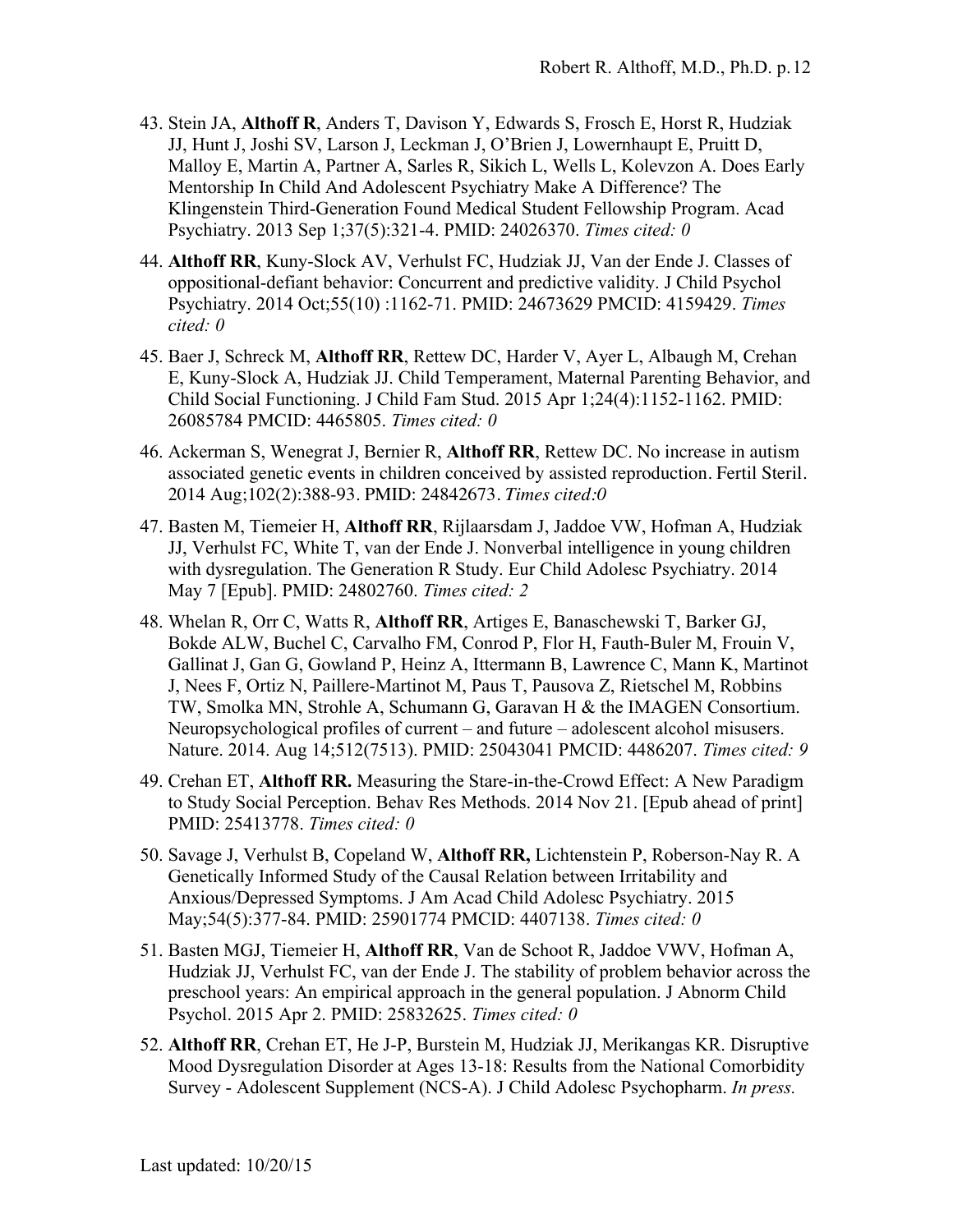- 53. Desjardins I, Cats-Baril W, Maruti S, Freeman K, **Althoff RR**. Suicide Risk Assessment in Hospitals: An Expert System Based Triage Tool. J Clin Psychiatry. *In press.*
- 54. Spechler PA, Orr CA, Chaarani B, Kan KJ, Mackey S, Morton A, Snowe MP, Hudson KE, Althoff RR, Higgins ST, Cattrell A, Flor H, Nees F, Banaschewski T, Bokde ALW, Whelan R, Beuchel C, Bromberg U, Conrod P, Frouin V, Papadoulos D, Gallinat J, Heinz A, Walter H, Ittermann B, Gowland P, Paus T, Poustka L, Martinot JL, Artiges E, Smolka MN, Schumann G, Garavan H & the IMAGEN Consortium. Cannabis use in early adolescence: Evidence of amygdala hypersensitivity to signals of threat. Dev Cog Neurosci. 2015 Aug 28. [Epub ahead of print]. PMID: 26347227. *Times cited: 0*

#### *Chapters, Letters, and Articles:*

- 1. **Althoff RR**. Eye movement-based memory assessment: The use of eye movement monitoring as an indirect measure of memory. Doctoral Thesis. University of Illinois, 1998.
- 2. **Althoff R**, Cohen NJ, McConkie G, Wasserman S, Maciukenas M, Azen R, Romine, L. Eye movement-based memory assessment. In: W Becker, H Deubel, T Mergner (Eds), Current Oculomotor Research: Physiological and Psychological Aspects. New York: Plenum Publishers, 1998, pp. 293-302.
- 3. **Althoff RR**, Rettew DC, Hudziak JJ. Attention-Deficit/Hyperactivity Disorder, Oppositional Defiant Disorder, and Conduct Disorder. Psychiatric Annals. 2003; 33: 245-252.
- 4. Schlozman S, **Althoff R**, Caplan J, Derenne J, Levin H, Newberry P, Rubin D, Strange M, Wood W, Beresin E. Choosing a child and adolescent psychiatry residency. Acad Psychiatry. 2006; 30(3):248-56.
- 5. **Althoff RR**, Rettew DC, Gault LM, Horner MS, Schlesinger AB, Upadhyaya HP. Here and There. J Am Acad Child Adolesc Psychiatry. 2008; 47(2):117-118.
- 6. **Althoff RR**. In this Issue/Abstract Thinking: Parenting. J Am Acad Child Adolesc Psychiatry. 2008 Apr;47(4):357-8. PMID: 18356700.
- 7. **Althoff RR**. In this Issue/Abstract Thinking: Advanced Twin Designs. J Am Acad Child Adolesc Psychiatry. 2008 Dec;47(12): 1358. PMID: 19034184.
- 8. **Althoff RR, Rubin DH**. Medical Students, Residents, and Early Career Psychiatrists Committee / Mentorship Matters: Coming Attractions: New Mentors Reflect on their Roles. AACAP News. 2009 Jan-Feb.
- 9. **Althoff RR**. In this Issue/Abstract Thinking: Psychophysiology. J Am Acad Child Adolesc Psychiatry. 2009 June;48(6). PMID: 18356700.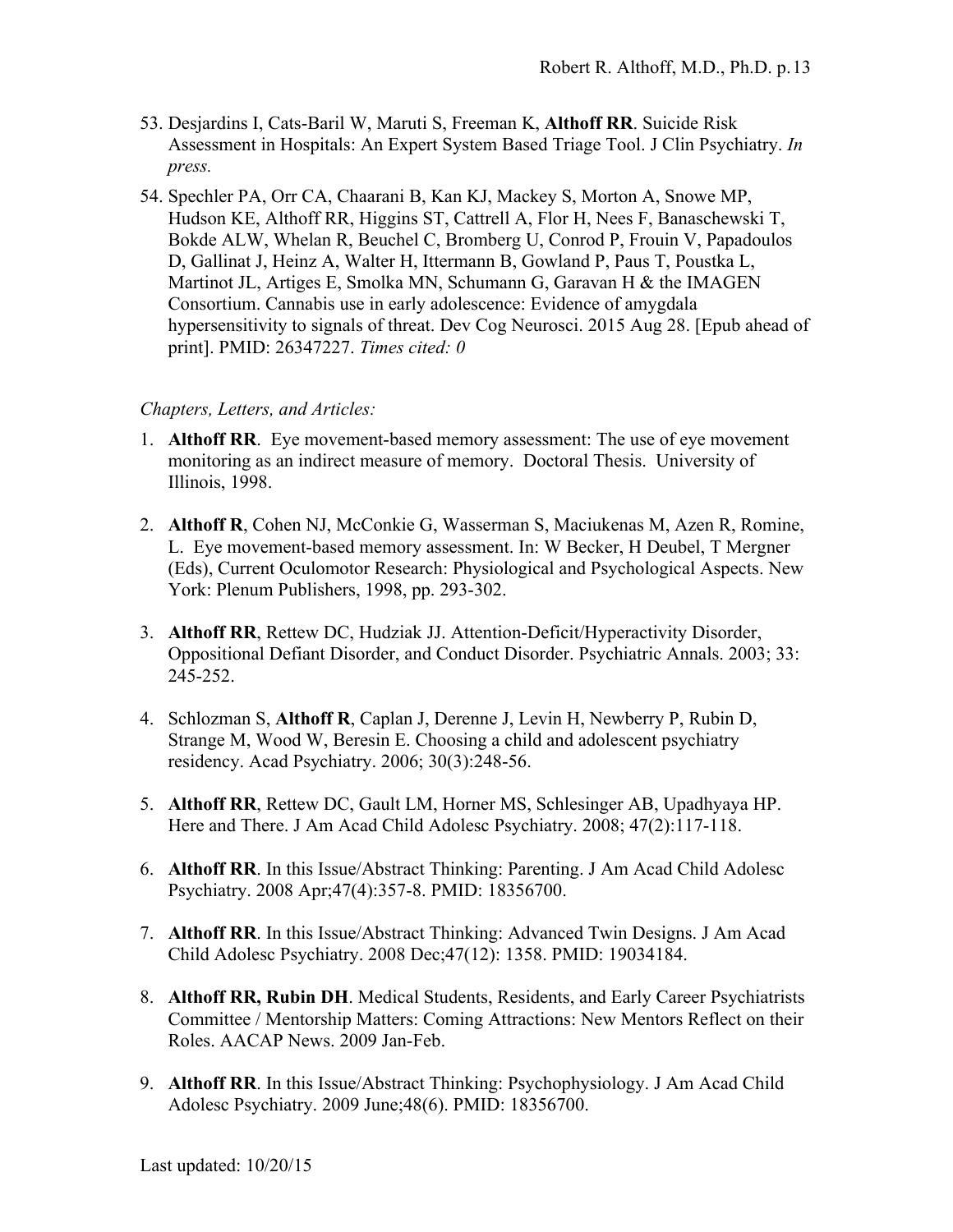- 10. Rockhill, C, **Althoff RR.** In this Issue/Abstract Thinking: Personalized Medicine and Pharmacogenomics in Child Psychiatry. J Am Acad Child Adolesc Psychiatry. 2009 Dec; 48(12): 1135-6. PMID: 20854780.
- 11. Bartels M, **Althoff RR,** Boomsma DI. Anesthesia and cognitive performance in children: no evidence for a causal relationship. Are the conclusions justified by the data? Twin Res Hum Genet. 2009; 12(6):613-4. PMID: 19456216.
- 12. **Althoff RR.** Dysregulated children reconsidered. J Am Acad Child Adolesc Psychiatry. 2010 Apr;49(4):302-5. PMID: 20410722.
- 13. **Althoff RR**, Hudziak JJ. The role of behavioral genetics in child and adolescent psychiatry. J Can Acad Child Adolesc Psychiatry. 2011 Feb;20(1):4-5. PMID: 21286363 PMCID: 3024722.
- 14. **Althoff RR,** Waterman GS. More about current psychiatric education and practice. Acad Med. 2011; 86(11):1331-2.
- 15. Martin A, Drell MJ, Gleason MM, **Althoff RR**, Zima BT. Hats off: journal awards 2012. J Am Acad Child Adolesc Psychiatry. 2012 Dec;51(12):1335-6. PMID: 23200291

#### *Non-print Materials:*

1. Maciukenas MA, **Althoff RR**, Holden JA, Webb JA, Cohen NJ. EMTool (computer program). Urbana: University of Illinois, 1997.

#### *Posters, Presentations and Published Abstracts:*

- 1. **Althoff R**, Maciukenas M, Cohen NJ. Indirect assessment of memory using eye movement monitoring. Society for Neuroscience Abstracts, 1993.
- 2. Whitlow SD, **Althoff RR**, Cohen NJ. Memory for spatial relations: A declarative memory task. Midwestern Psychological Association Abstracts, 1995.
- 3. Whitlow SD, **Althoff RR**, Cohen NJ. Deficit in relational (declarative) memory in amnesia. Society for Neuroscience Abstracts, 1995.
- 4. Ryan J, Cohen NJ, Milham M, Wszalek T, **Althoff R**, Banich M, Webb A, Wright A, Kramer A, Liang ZP, Warren A, Magin R. Effects of prior exposure to faces on the activity of visual processing regions of thebrain: An fMRI study. Society for Neuroscience Abstracts, 1998.
- 5. **Althoff R**, Cohen NJ, Mcconkie G, Wasserman S, Maciukenas M, Azen R, Romine L. Eye movement-based memory assessment. Presentation given at the 9th European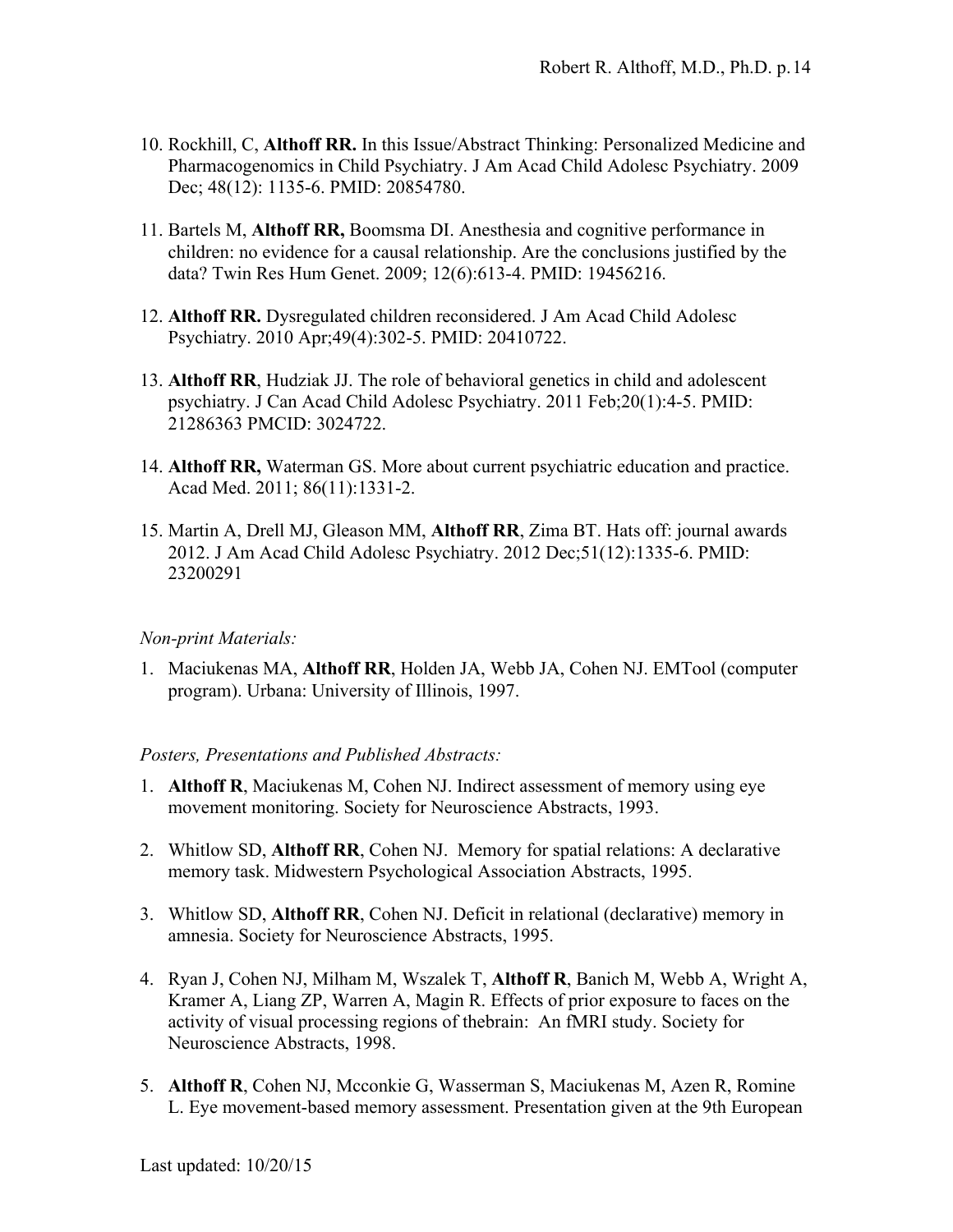Conference on Eye Movements, Ulm, Germany, 1998.

- 6. Cohen NJ, Ryan J, **Althoff R**. The eye movement-based relational manipulation effect: Evidence for detailed representations of the world. Presentation given at the 10th European Conference on Eye Movements, Utrecht, Netherlands, 1999.
- 7. Cohen NJ, Ryan J, Milham M, Wszalek T, **Althoff R**, Banich M, Webb A, Kramer A, Liang ZP, Barad V. fMRI activation in visual processing and memory regions for famous versus nonfamous faces. Poster presentation at Cognitive Neuroscience Society, 1999.
- 8. Ryan J, **Althoff R**, Cohen, NJ. The eye-movement-based memory effect and the nature of amnesia. Poster presentation at the annual meeting of the Cognitive Neuroscience Society, 1999.
- 9. Hudziak JJ, Derks E, **Althoff R**, Boomsma DI. Genetic and environmental contributions to ADHD using Conners' Rating Scales-Revised. American Academy of Child & Adolescent Psychiatry,  $50<sup>th</sup>$  Annual Meeting, Miami, FL, 2003.
- 10. Hudziak JJ, **Althoff R**, Derks E, Boomsma DI. Shared environmental contributions to the CBCL-Bipolar phenotype in Dutch twins. American Academy of Child  $\&$ Adolescent Psychiatry, 50<sup>th</sup> Annual Meeting, Miami, FL, 2003.
- 11. **Althoff RR**, Rettew DC, Faraone SV, Boomsma DI, Hudziak JJ. Latent class analysis of the CBCL-Bipolar phenotype. American Academy of Child & Adolescent Psychiatry,  $51<sup>st</sup>$  Annual Meeting, Washington, D.C., 2004.
- 12. Rettew DC, Doyle A, **Althoff R**, Stanger C, McKee L, Copeland W, Hudziak JJ. Does Fear of Novelty in Social and Nonsocial Domains Exist Together or Apart? A Latent Class Approach. American Academy of Child & Adolescent Psychiatry,  $51<sup>st</sup>$ Annual Meeting, Washington, D.C., 2004.
- 13. Hudziak JJ, **Althoff R**, Rettew D, Boomsma D. Tic Behavior in a Population of 30,179 Twins: Frequency, Relation to Obsessive-Compulsive Behavior and Genetic Modeling. American Academy of Child & Adolescent Psychiatry,  $51<sup>st</sup>$  Annual Meeting, Washington, D.C., 2004.
- 14. **Althoff RR**, Boomsma D, Rettew D, Hudziak J. Latent Class Analysis Of The CBCL Obsessive-Compulsive Scale. American Academy of Child & Adolescent Psychiatry Association 52nd Annual Meeting, Toronto, Canada, 2005.
- 15. Hudziak JJ, Rebollo I, Derks EM, van Beijsterveldt TCEM, **Althoff RR**, Rettew D Boomsma D. Longitudinal Genetic Stability of the CBCL Juvenile Bipolar Disorder Phenotype. American Academy of Child & Adolescent Psychiatry Association  $52<sup>nd</sup>$ Annual Meeting, Toronto, Canada, 2005.
- 16. Faraone SV, Hudziak J, **Althoff R**, Biederman J. The CBCL Predicts Bipolar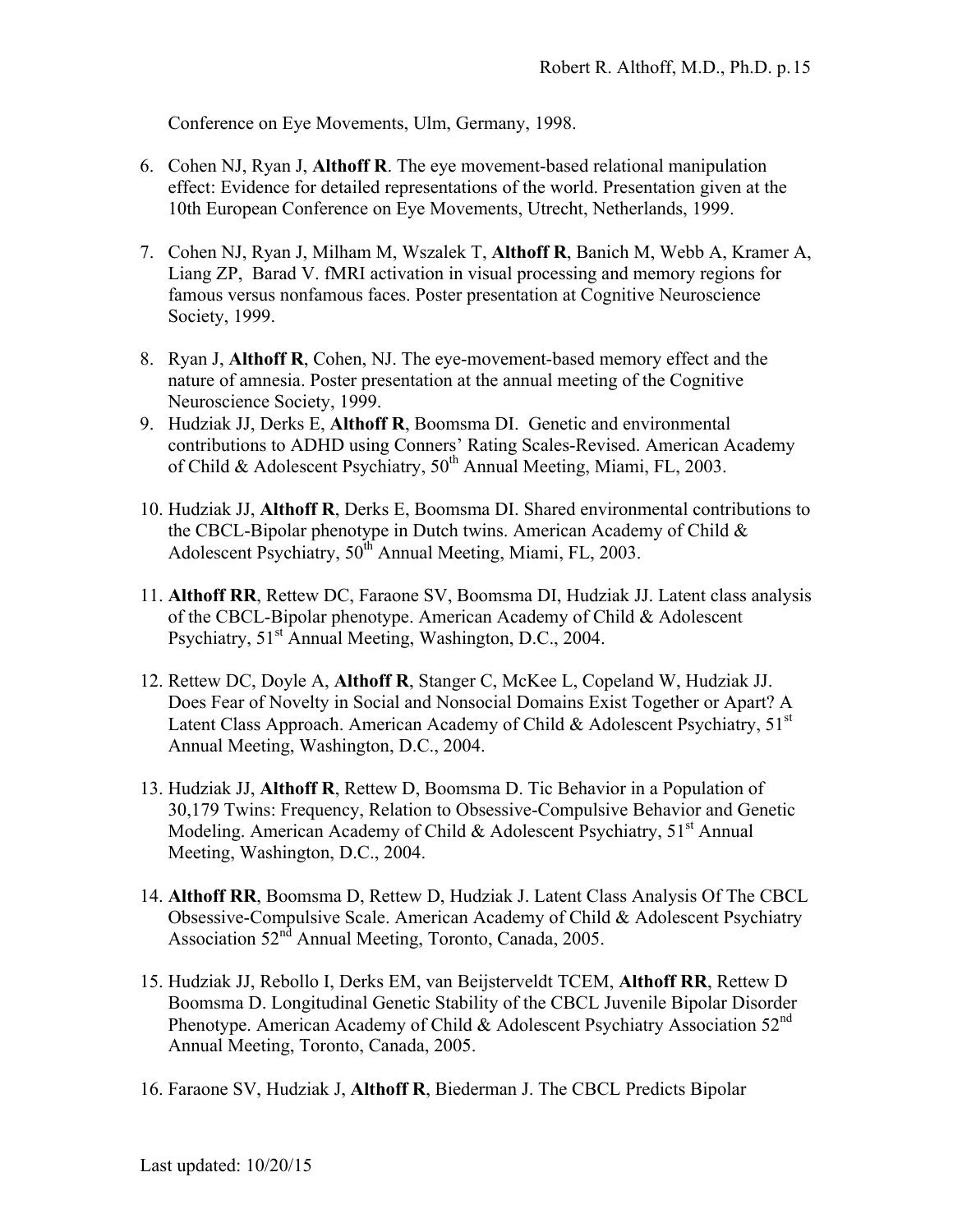Disorder In Children: An ROC Analysis**.** American Academy of Child & Adolescent Psychiatry Association 52<sup>nd</sup> Annual Meeting, Toronto, Canada, 2005.

- 17. Hudziak JJ, Bartels M, Rettew DC, Doyle A, Todd R, **Althoff RR**, Achenbach TM, Boomsma D. Twin Youth Report – Mother Knows Best (Almost). American Academy of Child & Adolescent Psychiatry Association  $52<sup>nd</sup>$  Annual Meeting, Toronto, Canada, 2005.
- 18. Hudziak JJ**, Althoff RR**, Rettew DC, Boomsma D. Latent Class Analysis of the CBCL-Bipolar Phenotype. NIMH Pediatric Bipolar Disorder Conference. Coral Gables, FL, 2005
- 19. **Althoff RR**, Polderman TJC, Boomsma DI, Rettew DC, Hudziak JJ. Latent Structure of SWAN Scale for ADHD. American Academy of Child & Adolescent Psychiatry Association 53rd Annual Meeting, San Diego, CA, 2006.
- 20. **Althoff RR**, Rettew DC, Boomsma DI, Hudziak JJ. Association of Child Behavior Checklist Attention Problems and Obsessive-Compulsive Scales. Obsessive Compulsive Foundation Collaborative Genetics Conference. Amelia Island, FL, 2007.
- 21. **Althoff RR**, Boomsma DI, and Hudziak JJ. Evaluation of the broad phenotype of bipolar disorder into young adulthood. American Psychopathological Association, New York, NY, 2007.
- 22. Ayer LA, Rettew DC, Dumenci L, **Althoff R**, & Hudziak, JJ. Child callousunemotional traits predict parenting behaviors. American Psychopathological Association, New York, NY, 2007.
- 23. **Althoff RR**, Rettew DC, Hudziak JJ. Children with Latent Class Derived CBCL-JBD Demonstrate Lower Competencies in Social Domains. 5<sup>th</sup> Annual NIMH Pediatric Bipolar Disorder Conference, Bethesda, MD, 2007.
- 24. Rettew DC, Sulman JR, Ayer LA, **Althoff RR**, Hudziak JJ. Temperamental Profiles of DSM and CBCL Defined Mania. 5th Annual NIMH Pediatric Bipolar Disorder Conference, Bethesda, MD, 2007.
- 25. Hudziak JJ, Koutras J, Rettew D, **Althoff R**. The Vermont child telepsychiatry program: teaching patient care and research. American Telemedicine Association 12th Annual International Meeting and Trade Show, Nashville TN, 2007.
- 26. **Althoff RR**, Boomsma DI, and Hudziak JJ. Evaluation of the broad phenotype of bipolar disorder into young adulthood. Behavior Genetics Association, Amsterdam, The Netherlands, 2007.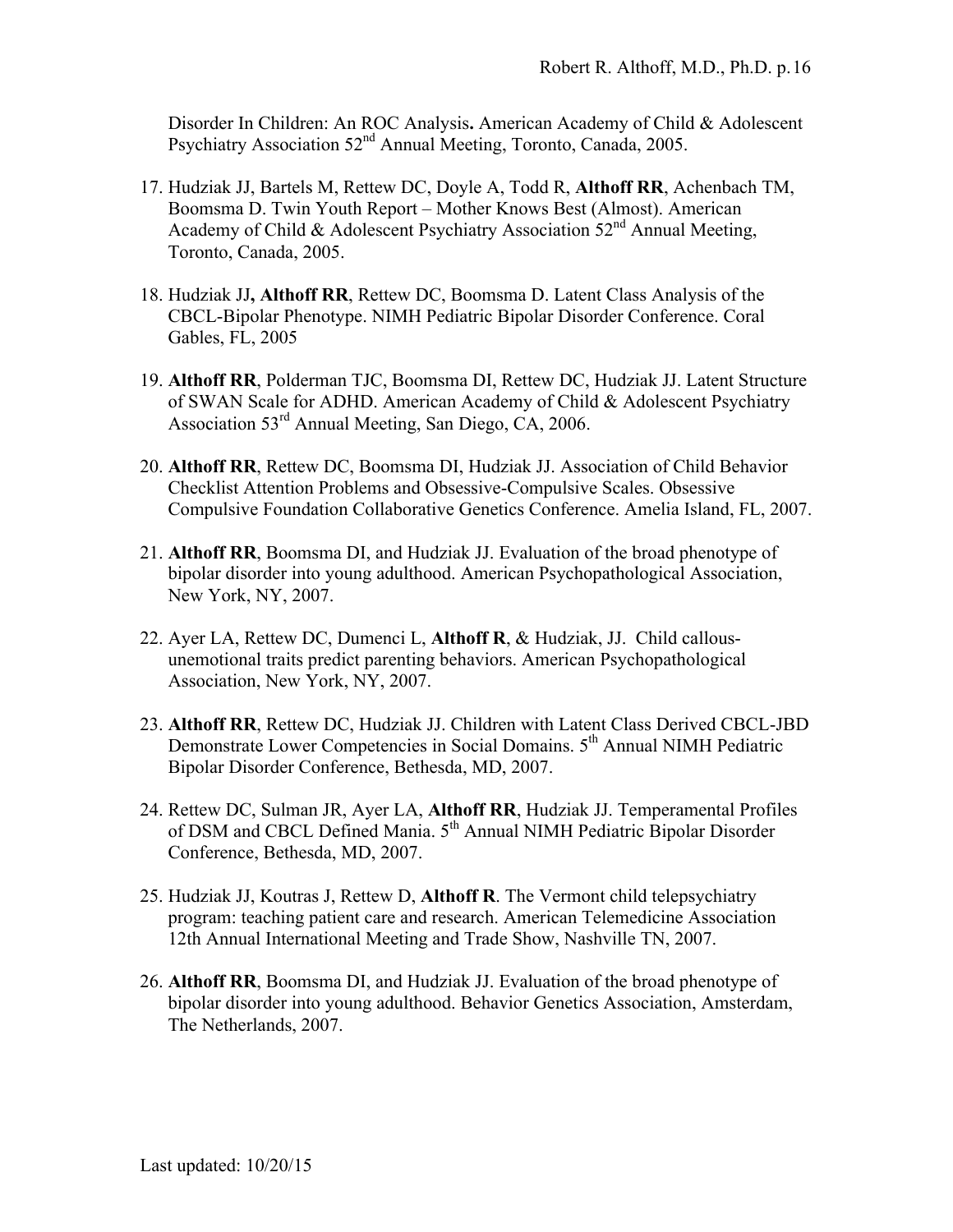- 27. Rettew DC, **Althoff RR**, Dumenci L, Ayer L, Hudziak J. Temperamental Profiles Revisiting the "Difficult Child." American Academy of Child & Adolescent Psychiatry Association 54<sup>th</sup> Annual Meeting, Boston, MA, 2007.
- 28. **Althoff RR**, Rettew DC, Ayer L, Sulman J, Boomsma D, Hudziak J. Characterization of CBCL-Proxy Mood Dysregulation in Children and Young Adults. American Academy of Child & Adolescent Psychiatry Association  $54<sup>th</sup>$  Annual Meeting, Boston, MA, 2007.
- 29. Ayer L, **Althoff RR**, Ivanova M, Sulman J, Rettew DC, Hudziak J. Relations between mood dysregulation scales of the CBCL. American Academy of Child & Adolescent Psychiatry Association 54<sup>th</sup> Annual Meeting, Boston, MA, 2007.
- 30. Rettew DC, Ayer L, Dumenci L, Sulman J, **Althoff RR**, Hudziak J. Importance of child-evoked parenting behavior in child externalizing but not internalizing problems. American Academy of Child & Adolescent Psychiatry Association 54<sup>th</sup> Annual Meeting, Boston, MA, 2007.
- 31. **Althoff RR,** Rettew DC, Hudziak J. Latent Class Cross-informant Agreement of the Child Behavior Checklist Dysregulation Profile. American Psychopathological Association, New York, NY, 2008.
- 32. **Althoff RR,** Rettew DC, Ayer LA, Sulman JR, Hudziak JJ. Requiem to the CBCL-Mania Proxy. 6<sup>th</sup> Annual Pediatric Bipolar Conference, Boston, MA, 2008.
- 33. **Althoff RR,** Ayer LA, Ivanova MY, Rettew DC, Boomsma DI, Hudziak JJ. Evaluating the CBCL-PTSP Scale Using Twin, Family, and Singleton Approaches, 18<sup>th</sup> World Congress of the International Association for Child and Adolescent Psychiatry and Allied Professions, Istanbul, Turkey, 2008.
- 34. **Althoff RR,** Ayer LA, Rettew DC, Hudziak JJ. Measuring the "Dysregulated" Child Using the Child Behavior Checklist. Future Leaders in Psychiatry Conference, Orlando, FL, 2008.
- 35. **Althoff RR,** Ayer L, Nelson T, Ehli E, Davies G, Hudziak JJ. Genetic Differences in Childhood Disorders of Self-Regulation. Behavior Genetics Association, Louisville, KY, 2008.
- 36. Ayer L, **Althoff R,** Nelson T, Ehli E, Davies G, Hudziak J. Val/Val is Not Associated with Externalizing Behavior in Children with ADHD. Behavior Genetics Association, Louisville, KY, 2008.
- 37. Hudziak JJ, Ayer LA, Ivanova MY, Rettew DC, **Althoff RR**, Ehli EA, Lengyel-Nelson T, Davies GE. Serotonin Transporter Three Allele System Behaves Like Three Different Functional Alleles. Behavior Genetics Association, Louisville, KY, 2008.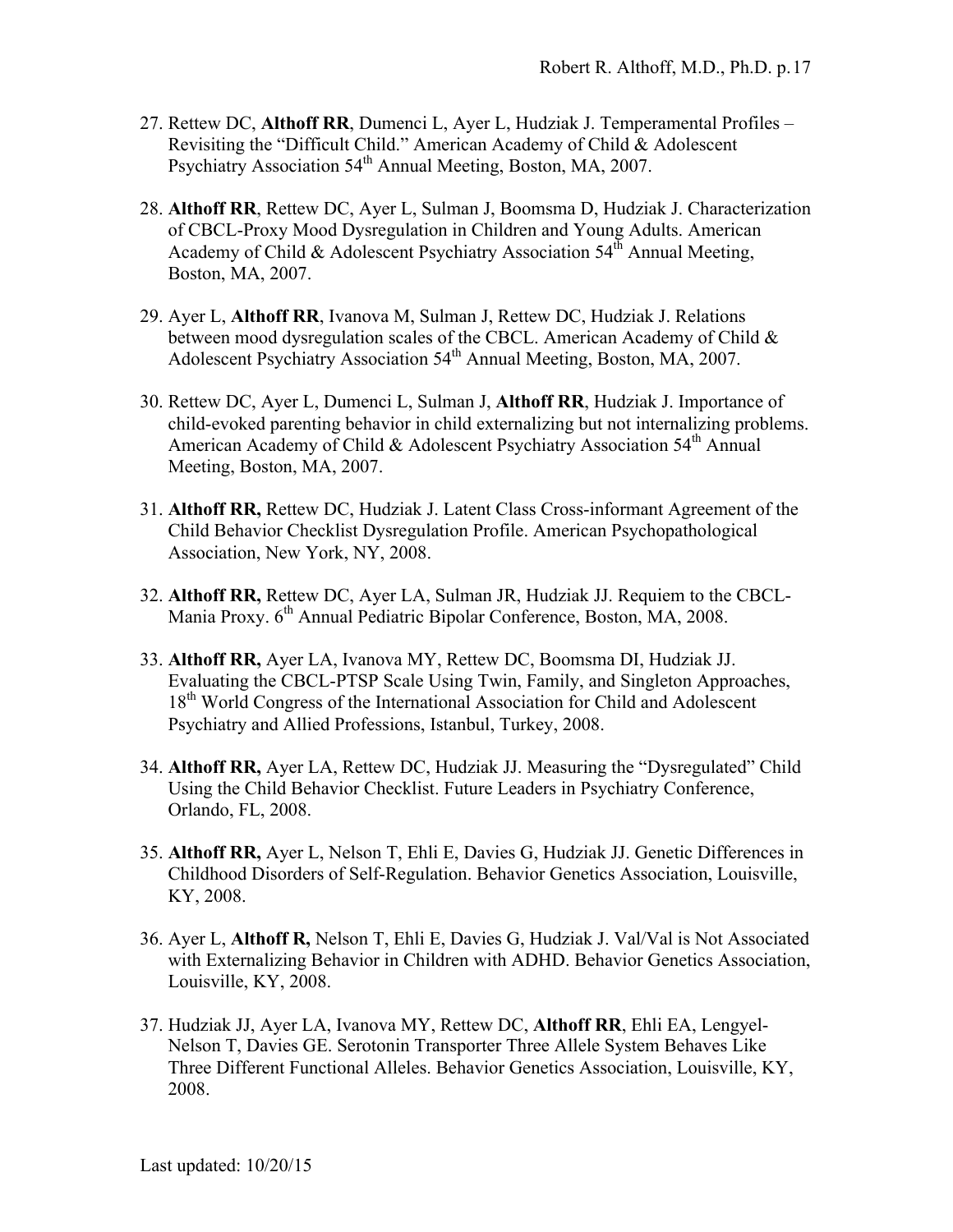- 38. Rettew DC, Ayer L, **Althoff R**, Nelson T, Ehli E, Davies G, Hudziak J. Paternal Differences in Parenting Based on Offspring COMT Genotype. Behavior Genetics Association, Louisville, KY, 2008.
- 39. Kuny AV, **Althoff RR,** Copeland W, Van Beijsterveldt CEM, Boomsma D, Hudziak JJ. Latent Class Structure of Conners' Parent Rating Scales Oppositional Subscale. American Academy of Child & Adolescent Psychiatry Association  $55<sup>th</sup>$  Annual Meeting, Chicago, IL, 2008.
- 40. Appe K, Ayer L, Rettew D, **Althoff R,** Hudziak J. Is the CBCL-PTSP Scale Related to Dysregulated Temperament? American Academy of Child & Adolescent Psychiatry Association 55<sup>th</sup> Annual Meeting, Chicago, IL, 2008.
- 41. **Althoff RR**, Rettew DC, Ayer LA, Ivanova M, Albaugh M, Sulman JR, Kuny A, McKinnon M, Nelson T, Ehli E, Davies G, Hudziak JJ. Additive Genetics in Familial Bipolar Disorder. 7<sup>th</sup> Annual Pediatric Bipolar Disorder Conference, Boston, MA, 2009.
- 42. De Clerq B, Rettew DC**, Althoff R**, DeFruyt P. Profiles of emerging personality psychopathology: Differential associations with general psychopathology in a childhood community and referred sample. Paper presented at the  $10<sup>th</sup>$  European Conference on Psychological Assessment, Ghent, Belgium, 2009.
- 43. **Althoff RR**, Boomsma DI, van Beijesterveldt CEM, Rizzu P, de Geus E, Middleton F, Zhang-James Y, Faraone SV, Hudziak JJ. Whole genome methylation study of 48 monozygotic pairs concordant or discordant for attention problems. World Congress of Psychiatric Genetics, San Diego, CA, 2009.
- 44. Kuny AV, **Althoff RR,** Copeland W, Bartels M, van Beijesterveldt CEM, Baer J, Boomsma DI, Hudziak JJ. Stability of the latent class structure of Conners' Parent Rating Scales: Oppositional Subscale in a sample of Dutch children. American Psychopathological Association, New York, NY, 2010.
- 45. **Althoff RR,** Ayer LA, Rettew DC, Kuny A, Hudziak JJ. Assessment of dysregulated children using the Child Behavior Checklist: A receiver operating characteristic curve analysis. 8th Annual Pediatric Bipolar Conference, Boston, MA, 2010.
- 46. **Althoff RR,** Tiemeier H, Van der Ende J, Ayer LA, Rettew DC, Hudziak JJ, Verhulst F. Early childhood measurement and adult outcomes of impaired self-regulation in childhood. American Academy of Child & Adolescent Psychiatry Association  $57<sup>th</sup>$ Annual Meeting, New York, NY, 2010.
- 47. **Althoff RR,** Mick EO. Dysregulated but NOT bipolar: New insights into childhood problems with self-regulation. Symposium chaired at American Academy of Child & Adolescent Psychiatry Association  $57<sup>th</sup>$  Annual Meeting, New York, NY, 2010.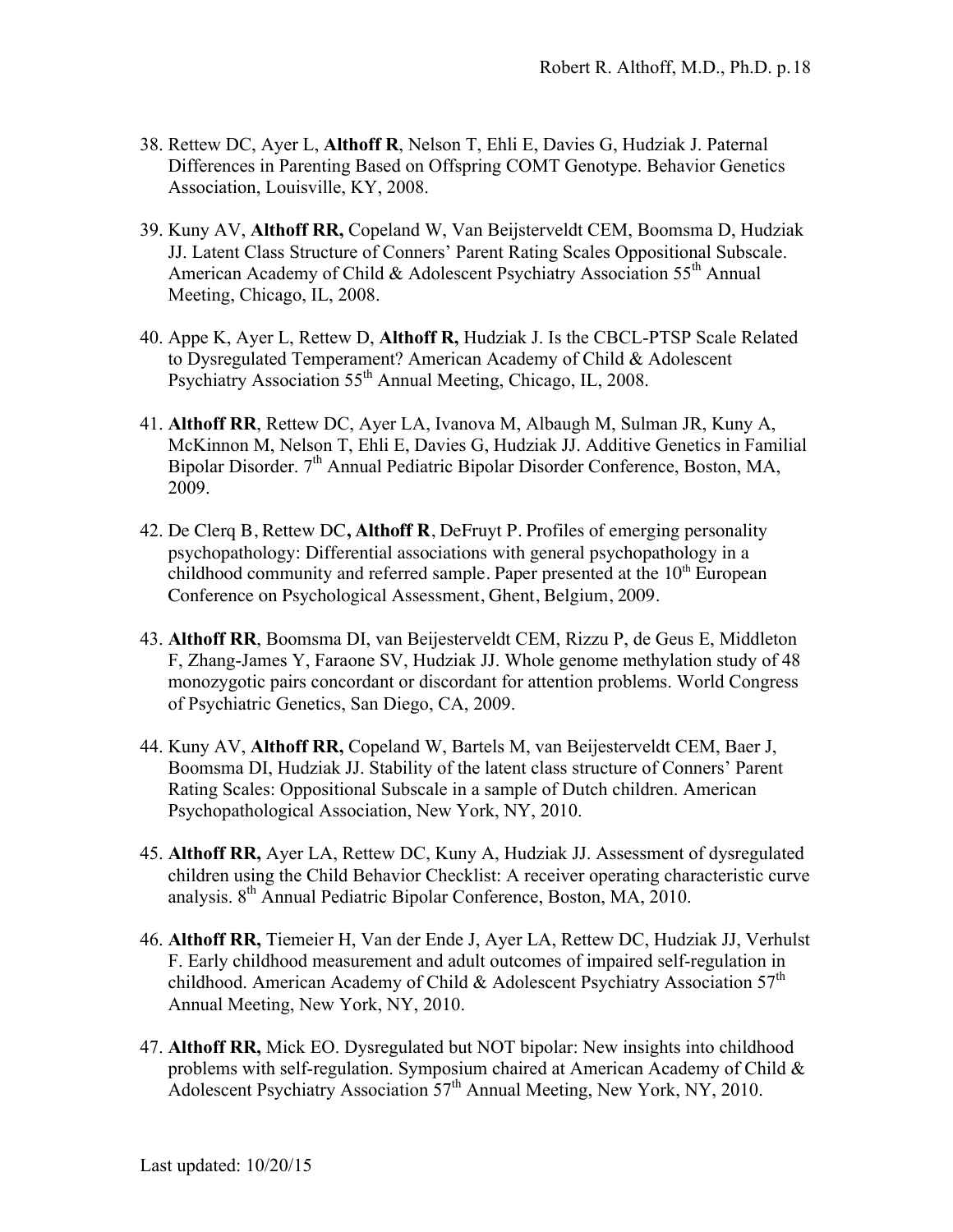- 48. Rettew DC, van Oort FVA, Verhulst F, Buitelaar J, Ormel J, Hartman C, Veenstra R, **Althoff R,** Hudziak JJ. When parent and teachers don't agree: The TRAILS study. Poster presented at American Academy of Child & Adolescent Psychiatry Association  $57<sup>th</sup>$  Annual Meeting, New York, NY, 2010.
- 49. Crehan E, **Althoff RR,** Ayer LA, Rettew DC, Baer JR, Hudziak JJ. Temperamental Profiles of Dysregulated Children. Poster presented at 9<sup>th</sup> Annual Pediatric Bipolar Disorder Conference, Boston, MA, 2011.
- 50. Albaugh MD, Hudziak JJ, Ducharme S, Karama S, Botteron KN, **Althoff RR**, Evans, AC, & The Brain Development Cooperative Group. Cortical correlates of selfreported anxious/depressed symptoms amongst healthy young adults. Poster presented at Human Brain Mapping 17<sup>th</sup> Annual Meeting, Quebec City, Quebec, 2011.
- 51. **Althoff RR.** Probably Not Bipolar: Dysregulated Children Reconsidered. Symposium Presentation given at the Simon Wile Symposium, American Academy of Child & Adolescent Psychiatry Association 58<sup>th</sup> Annual Meeting, Toronto, Ontario, 2011.
- 52. **Althoff RR,** Verhulst FC, Rettew DC, Hudziak JJ, van der Ende J. Adult Outcomes of Childhood Dysregulation: A 14-Year Follow-up Study. Honors Presentation, American Academy of Child & Adolescent Psychiatry Association  $58<sup>th</sup>$  Annual Meeting, Toronto, Ontario, 2011.
- 53. **Althoff RR,** Ehli E, Davies GE, Ayer LA, Boomsma DI, Hudziak JJ. Association of SNPs and VNTRs (not found on common GWAS chips) and Attention Problems: New Findings from an Analyses of DNA from 5237 Dutch Twins, Siblings, and Parents. Symposium Presentation given at the American Academy of Child & Adolescent Psychiatry Association 58<sup>th</sup> Annual Meeting, Toronto, Ontario, 2011.
- 54. Mick EO, **Althoff RR,** What Have We Learned about ADHD in the First Decade of the Genomic Age? Symposium chaired at American Academy of Child & Adolescent Psychiatry Association 58th Annual Meeting, Toronto, Ontario, 2011
- 55. Rubin DH, **Althoff RR,** Walkup JT, Hudziak JJ. Cross-Informant Agreement on Child and Adolescent Withdrawn Behavior: A Latent Class Approach. Poster presented at the American Academy of Child & Adolescent Psychiatry Association 58<sup>th</sup> Annual Meeting, Toronto, Ontario, 2011.
- 56. McEntee RK, **Althoff RR,** Ehli EA, Davies GE, Hudziak JJ. Childhood Dysregulation Is Associated with Brain-Derived Neurotrophic Factor and the Serotonin 2A Receptor. Poster presented at the American Academy of Child & Adolescent Psychiatry Association 58<sup>th</sup> Annual Meeting, Toronto, Ontario, 2011.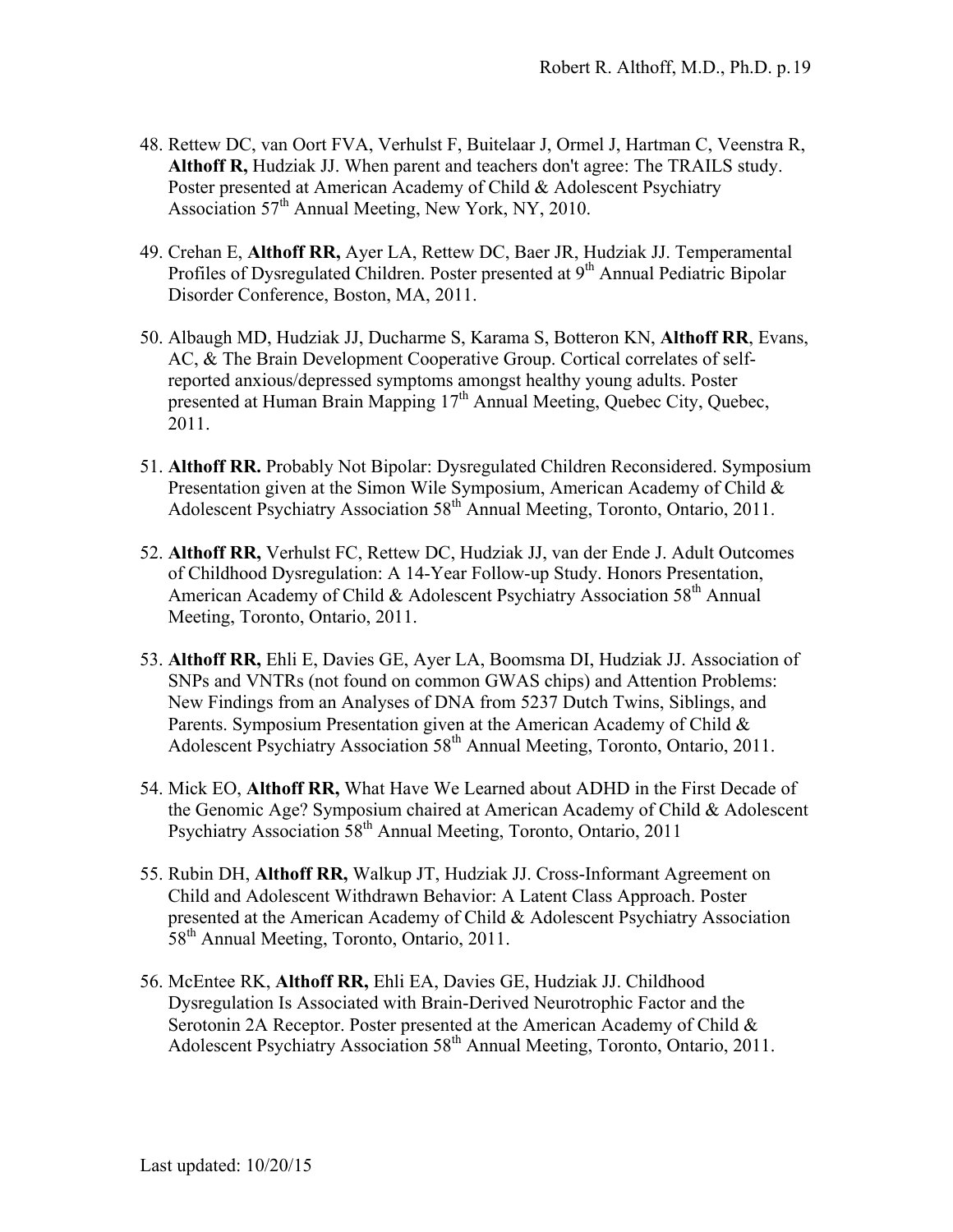- 57. Guth SE, **Althoff RR,** Albaugh M, Rettew DC, Hudziak JJ. Maternal Yelling and the Child Behavior Checklist-Dysregulation Profile. Poster presented at the American Academy of Child & Adolescent Psychiatry Association 58<sup>th</sup> Annual Meeting, Toronto, Ontario, 2011.
- 58. **Althoff RR,** Hudziak JJ, Verhulst FC, Schreck M, van der Ende J. The phoenix rises? Comparing deficient emotional self-regulation, the CBCL-Dysregulation Profile and the CBCL-Bipolar Profile. Poster presented at  $10^{th}$  Annual Pediatric Bipolar Disorder Conference, Boston, MA, 2012.
- 59. Hudziak JJ, Ivanova MY, Tiemeier H, **Althoff RR**, Verhulst FC. Pathways Into and Out of Developmental Psychopathology: Lessons from Generation-R. Presentation at the American Academy of Child & Adolescent Psychiatry Association  $59<sup>th</sup>$  Annual Meeting, San Francisco, CA, 2012.
- 60. **Althoff RR**, Basten M, McEntee R, Tiemeier H, Van der Ende J, Rettew D, Davies G, Ehli EA, Verhulst FC, Hudziak JJ. Child Dysregulation: Phenotypic Characterization and Genetics in the Netherlands and Vermont. Presentation at the American Academy of Child & Adolescent Psychiatry Association  $59<sup>th</sup>$  Annual Meeting, San Francisco, CA, 2012.
- 61. Hudziak JJ, Albaugh M, Ducharme S, Botteron K, Karama S, **Althoff RR**, Evans AC, Neuroanatomical Correlates of Nonclinical Psychopathology in Healthy, Typically Developing Youths: Implications for the Classification of Developmental Psychopathology. Presentation at the American Academy of Child & Adolescent Psychiatry Association 59<sup>th</sup> Annual Meeting, San Francisco, CA, 2012.
- 62. Crehan ET, Constantino J, Baer JR, Rettew D, Hudziak J, **Althoff RR**. Autistic Traits Across the Spectrum: How Subsyndromal Autistic Traits Confer Risk for Comorbid Disorders and Functioning Deficits. Poster Presentation at the American Academy of Child & Adolescent Psychiatry Association  $59<sup>th</sup>$  Annual Meeting, San Francisco, CA, 2012.
- 63. Fazzino TL, Rabinowitz T, **Althoff RR**, Helzer J. Monitoring Daily Affective Symptoms and Memory Function Using Interactive Voice Response (IVR) in Outpatient Receiving Electroconvulsive Therapy. Poster Presentation at the American 121st Psychological Association Meeting, Honolulu, HI, 2013.
- 64. **Althoff RR,** Hudziak JJ. Shared Mechanisms in Child Dysregulation, Adult Psychopathology, and Metabolic Disorders. Poster Presentation at the Vermont Conference on Health Disparities, Burlington VT, 2013.
- 65. Basten M, Van der Ende J, Tiemeier H, Jaddoe VWV, Hudziak JJ, Verhulst FC, **Althoff R,** White TJ. Nonverbal Intelligence in Young Children with Dysregulation: The Generation R Study. Poster Presentation at the American Academy of Child & Adolescent Psychiatry Association  $60<sup>th</sup>$  Annual Meeting, Orlando, FL, 2013.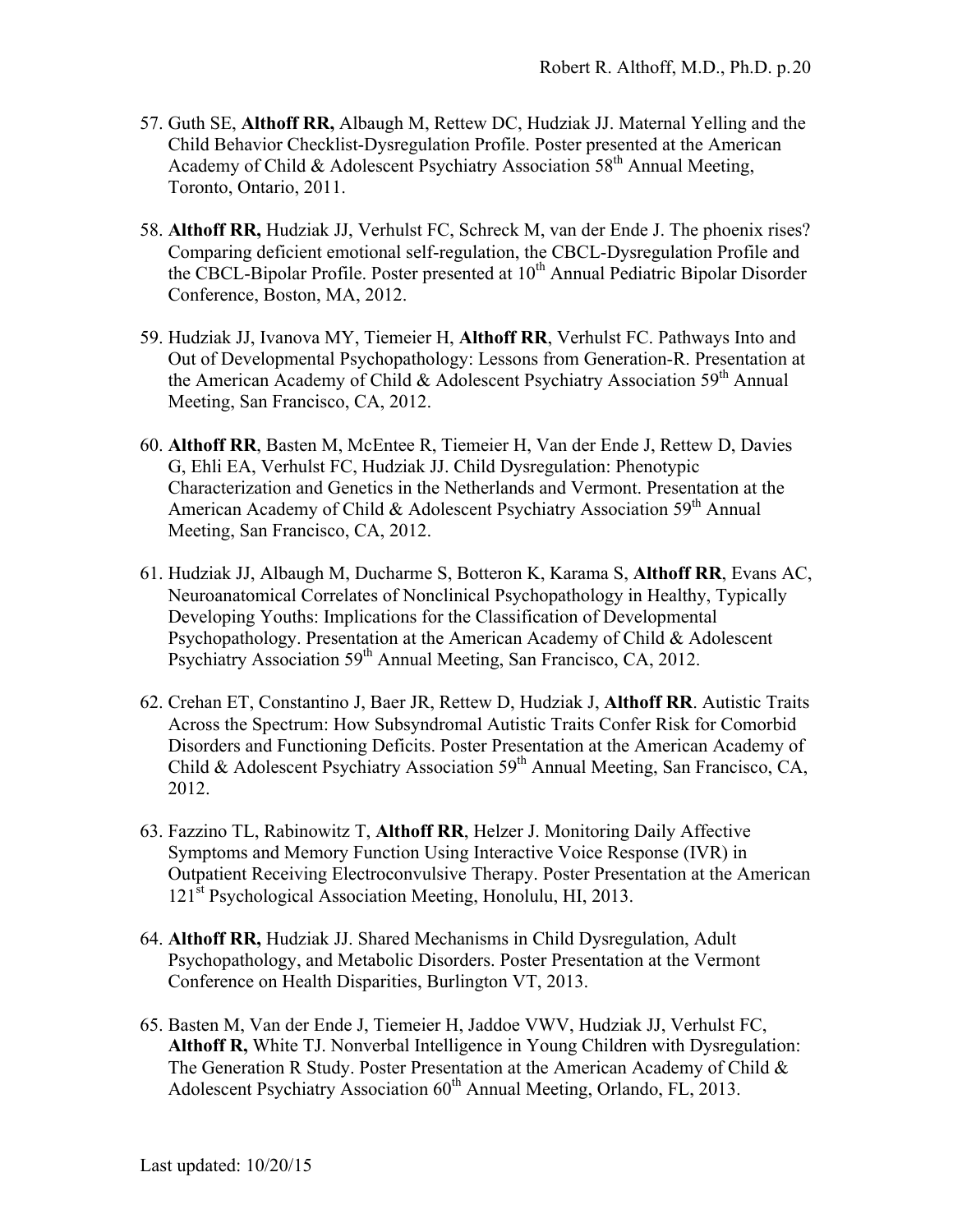- 66. Schreck M, **Althoff R,** Bartels M, de Geus E, Giummo C, Hudziak JJ. The Association between Physical Activity, Exercise Type, and Withdrawn/Depressed Symptoms in a Clinical Sample of Children and Adolescents. Poster Presentation at the American Academy of Child  $&$  Adolescent Psychiatry Association 60<sup>th</sup> Annual Meeting, Orlando, FL, 2013.
- 67. Rettew DC, **Althoff RR**, Hudziak J. Happy Kids: Teaching Trainees about Emotional-Behavioral Wellness, Not Just Illness. Poster Presentation at the 43rd Annual Meeting of the American Association of Directors of Psychiatric Residency Training, Tucson, AZ, 2014.
- 68. Ametti M, **Althoff RR,** Hudziak JJ. The relationship between food security, developmental psychopathology and metabolic health: an epigenetic approach. Poster Presentation at the 3rd Annual Psychiatry Research Day at the University of Vermont, Burlington, VT, 2014.
- 69. Guth S, Ivanova M, Williamson G, **Althoff RR.** MF-PEP: Past, Present, and Future. Poster Presentation at the 3rd Annual Psychiatry Research Day at the University of Vermont, Burlington, VT, 2014.
- 70. **Althoff RR**, Ametti M, Hudziak JJ. Shared Mechanisms in Child Dysregulation, Adult Psychopathology, and Metabolic Disorders. Poster Presentation at the 3rd Annual Psychiatry Research Day at the University of Vermont, Burlington, VT, 2014.
- 71. Schreck M, **Althoff RR,** Bartels M, de Geus E, Giummo C, Sibold J, Hudziak JJ. Psychological Problems, Leisure-Time Exercise Behavior, and Screen Time Sedentary Behavior in Child and Adolescent Psychiatric Outpatients. Poster Presentation at the American Academy of Child & Adolescent Psychiatry Association 61st Annual Meeting, San Diego, CA, 2014.
- 72. Crehan ET, Van der Ende J, Richards A, Greaves-Lord K, Hudziak JJ, Verhulst FC, **Althoff RR**. Adult Outcomes of Childhood Autistic Symptoms. Poster Presentation at the American Academy of Child & Adolescent Psychiatry Association  $61<sup>st</sup>$  Annual Meeting, San Diego, CA, 2014.
- 73. Rubin DH, Rettew DC, **Althoff RR**, Fishel A. Teaching Family-Based Assessment and Treatment in Residency. Workshop presented at American Association of Directors of Psychiatric Residency Training  $44<sup>th</sup>$  Annual Meeting, Orlando, FL, 2015.
- 74. **Althoff RR**, van Beijesterveldt CEM, Bartels M, Hudziak JJ, Boomsma BI. Genetic and Environmental Contributions to Stress Problems: A Cross-Informant Analysis. Presentation given at International Convention of Psychological Science, Amsterdam, The Netherlands, 2015.
- 75. Chaarani B, Spechler P, Potter A, Mackey S, Orr C, Higgins S, Stringaris A, Garavan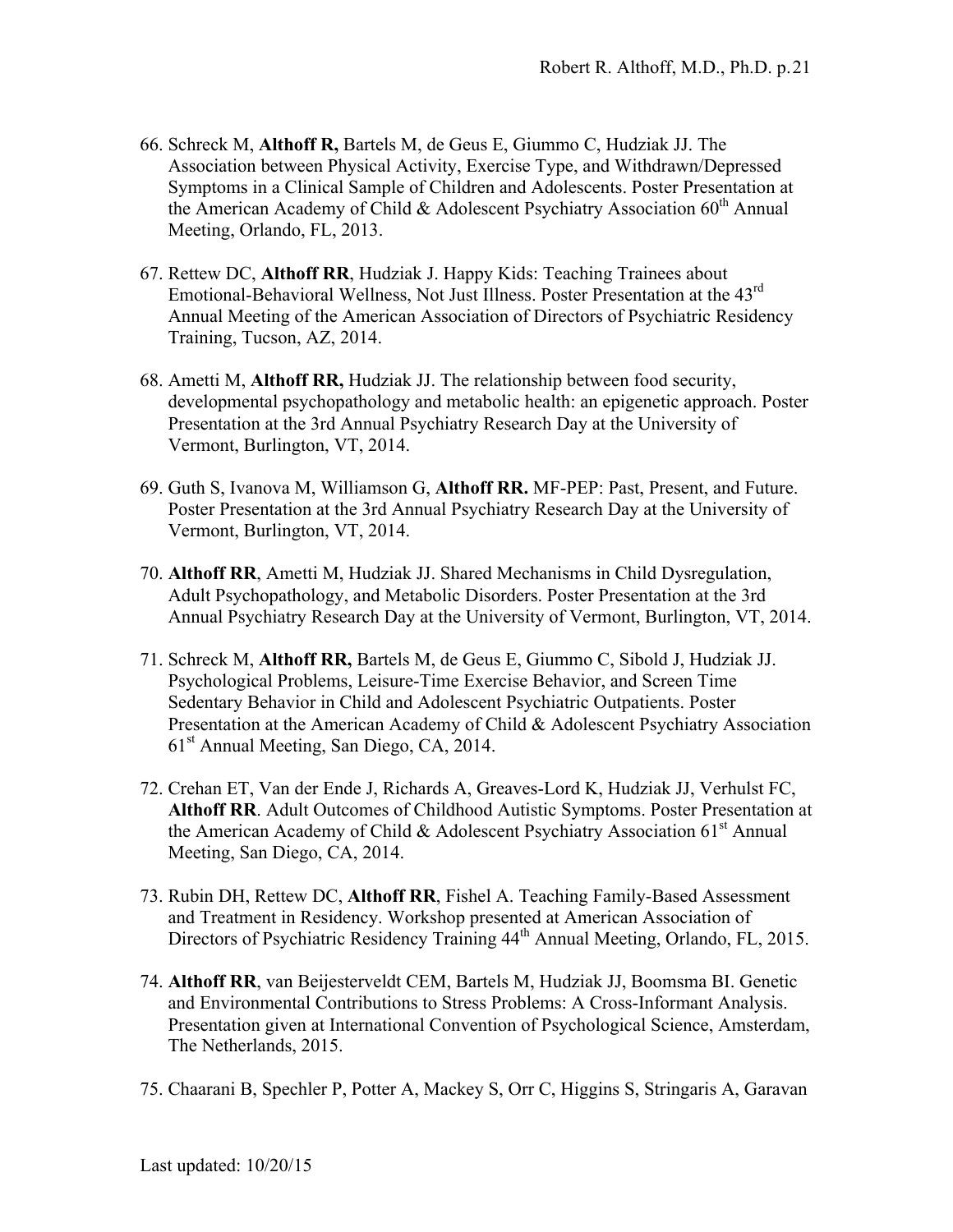H, **Althoff R**, IMAGEN Consortium. A Neuroimaging Study of Adolescent Irritability and its Relationship with Psychiatric Disorders. Poster Presentation at the Organization for Human Brain Mapping Annual Meeting, Honolulu, HI, 2015.

- 76. Spechler P, Orr C, Higgins S, **Althoff R**, Chaarani B, Kan KJ, Mackey S, Snowe M, Garavan H, IMAGEN Consortium. Cannabis Use in Adolescence is Characterized by Increased Amygdala Reactivity to Threat Signals. Poster Presentation at the Organization for Human Brain Mapping Annual Meeting, Honolulu, HI, 2015.
- 77. Spechler P, Chaarani B, Potter A, Kan KJ, Mackey S, Garavan H, **Althoff R**, IMAGEN Consortium. Structural Brain Differences in Dysregulated Youth. Poster Presentation at the Organization for Human Brain Mapping Annual Meeting, Honolulu, HI, 2015.
- 78. Mackey S, Chaarani B, Kan KJ, Orr C, Spechler P, **Althoff R**, Garavan H, IMAGEN Consortium. Brain Regions Related to Impulsivity Mediate the Effects of Early Adversity on Antisocial Behavior. Poster Presentation at the Organization for Human Brain Mapping Annual Meeting, Honolulu, HI, 2015.
- 79. Chaarani B, Mackey S, Kan KJ, Orr C, Spechler P, Higgins S, Stein E, **Althoff R,**  Garavan H, IMAGEN Consortium. Smoking and the rs16969968 SNP Effects on Adolescent Grey Matter. Poster Presentation at the Organization for Human Brain Mapping Annual Meeting, Honolulu, HI, 2015.
- 80. Ametti M, Frering H, Crehan E, Hudziak J, Higgins S, Ades P, **Althoff R.** Food and Monetary Discounting: Relations to Fasting and Food Security in Families with Dysregulated Children. Poster Presentation at the Vermont Center on Behavior and Health 3rd Annual Conference Behavior Change, Health, and Health Disparities, Burlington, VT, 2015.
- 81. **Althoff R**. Measurement and Definition. Plenary Oral Presentation at 1<sup>st</sup> Congress on Pediatric Irritability and Dysregulation, Burlington, VT, 2015.
- 82. Albaugh MD, Orr C, **Althoff RR**, Holbrook HM, O'Loughlin K, D'Alberto N, Carlozzi B, Kaufman J, & Hudziak, JJ. Cerebral Cortical Correlates of Childhood Irritability. Poster Presentation at  $1<sup>st</sup>$  Congress on Pediatric Irritability and Dysregulation, Burlington, VT, 2015.
- 83. Ametti MR, Crehan ET, Hudziak JJ, & **Althoff RR**. An Exploration of the Relationship Between Food Security, Developmental Psychopathology, and Metabolic Health. Poster Presentation at 1<sup>st</sup> Congress on Pediatric Irritability and Dysregulation, Burlington, VT, 2015.
- 84. Carlozzi B, Orr C, Albaugh M, **Althoff R**, O'Loughlin K, Holbrook H, Kaufman J, & Hudziak J. Neuroimaging Youth Irritability: Neuronal Correlates of the Irritability Dimension of the Child Behavior Checklist. Poster Presentation at 1<sup>st</sup> Congress on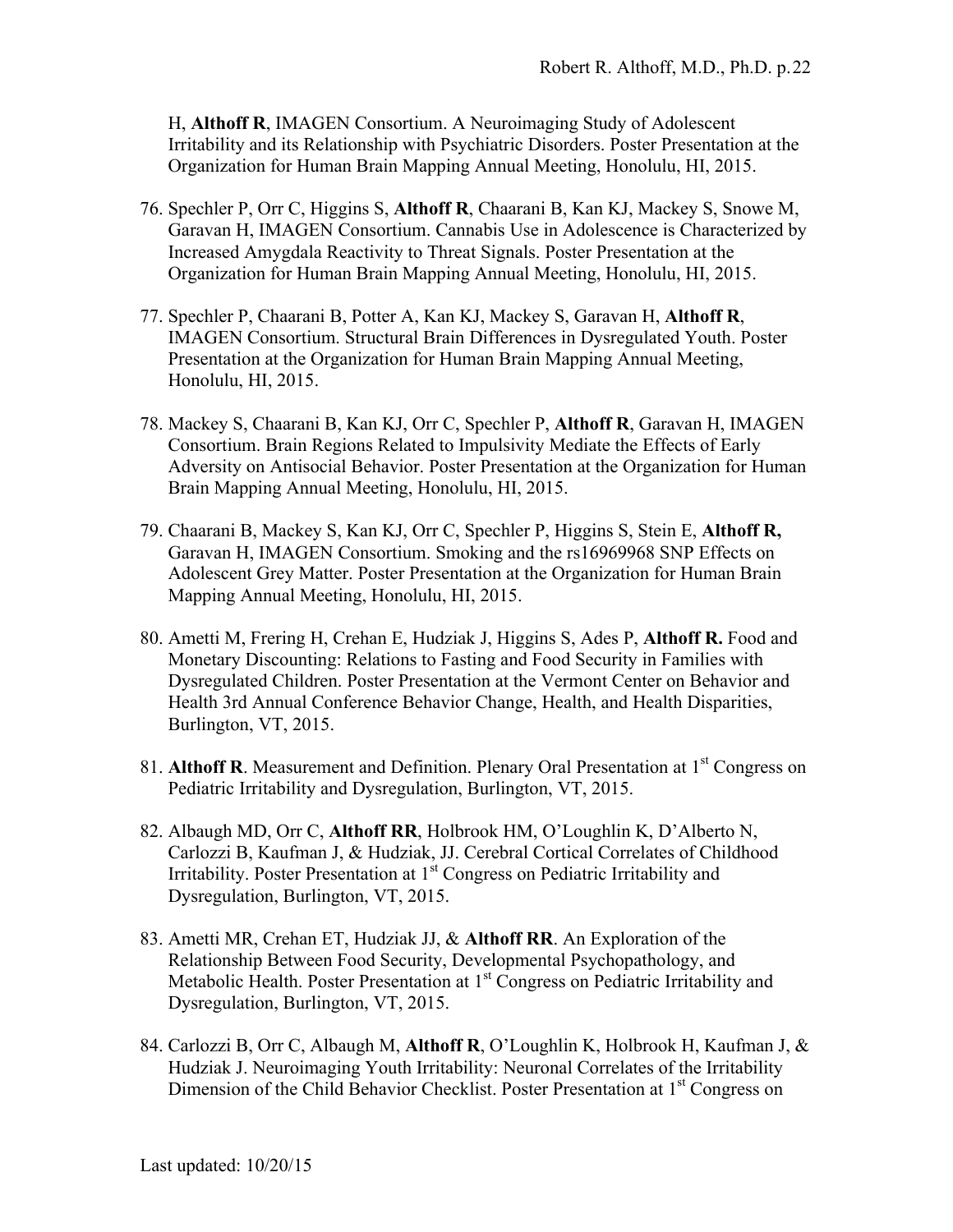Pediatric Irritability and Dysregulation, Burlington, VT, 2015.

- 85. Chaarani B, Spechler P, Potter A, Mackey S, Orr C, Higgins S, Stringaris A, Garavan H, **Althoff R**, & the IMAGEN Consortium. Neural and Genetic Correlates of Adolescent Irritability and Its Comorbidity with Psychiatric Disorders. Poster Presentation at 1<sup>st</sup> Congress on Pediatric Irritability and Dysregulation, Burlington, VT, 2015.
- 86. D'Alberto NC, Zweber C, Hudziak M, Ducharme H, O'Loughlin K, Holbrook H, **Althoff R**, Kaufman J, & Hudziak JJ. Resting State EEG Correlates of Aggression and Anxious Depression in a Sample of Children Having Experienced Early Life Adversity. Poster Presentation at  $1<sup>st</sup>$  Congress on Pediatric Irritability and Dysregulation, Burlington, VT, 2015.
- 87. O'Loughlin K, Holbrook H, Kaufman J, Stitley-Moore J, Albaugh M, Orr C, **Althoff R**, & Hudziak J. Irritability and Intra-Familial Childhood Adversity. Poster Presentation at 1<sup>st</sup> Congress on Pediatric Irritability and Dysregulation, Burlington, VT, 2015.
- 88. Orr C, Albaugh M, **Althoff R**, O'Loughlin K, Holbrook H, Kaufman J, & Hudziak J. Neural Circuits Associated with Irritability and Dysregulation in Children Exposed to Early Life Stress. Poster Presentation at  $1<sup>st</sup>$  Congress on Pediatric Irritability and Dysregulation, Burlington, VT, 2015.
- 89. Spechler PA, Chaarani B, Potter A, Hudson KE, Mackey S, Garavan H, **Althoff RR** & the IMAGEN consortium. Structural Brain Differences in Dysregulated Youth. Poster Presentation at 1<sup>st</sup> Congress on Pediatric Irritability and Dysregulation, Burlington, VT, 2015.
- 90. **Althoff RR**, Achenbach TM, Rescorla LA, Ivanova MY, & International ASEBA Consortium. Effects of Society, Culture, and Individual Differences on Child Irritability and Dysregulation: A Study of 70,000 Children from 43 Societies and 9 Culture Clusters. Poster Presentation at  $1<sup>st</sup>$  Congress on Pediatric Irritability and Dysregulation, Burlington, VT, 2015.
- 91. Guth S, Ivanova M, Williamson G, **Althoff R**. MF-PEP for Dysregulation. Poster Presentation at 1<sup>st</sup> Congress on Pediatric Irritability and Dysregulation, Burlington, VT, 2015.
- 92. Ivanova M, **Althoff R**, & Hudziak J. More Family Time?: Regular Family Activities and Child Dysregulation Problems in Families Presenting for Mental Health Treatment With Their Children. Poster Presentation at 1<sup>st</sup> Congress on Pediatric Irritability and Dysregulation, Burlington, VT, 2015.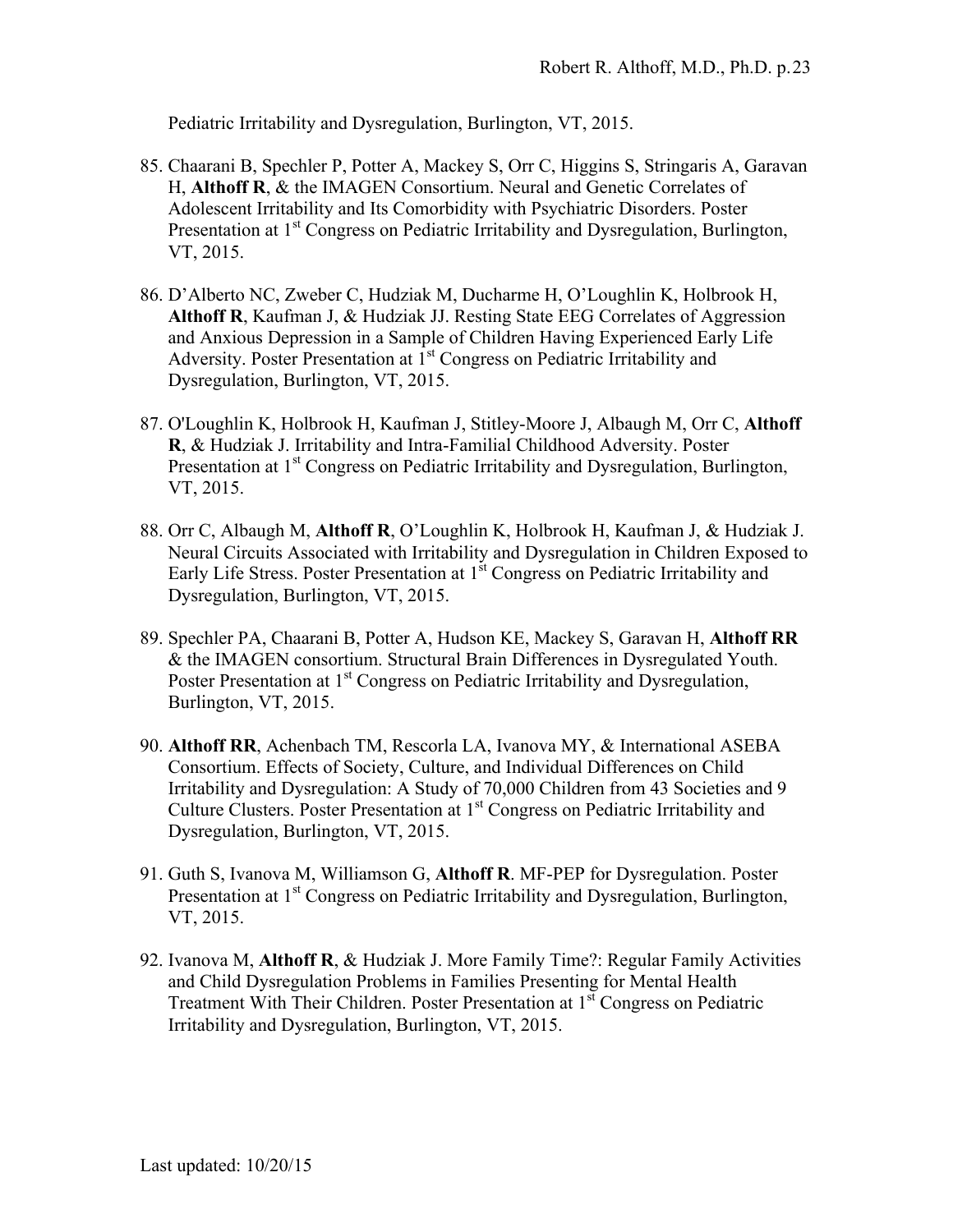Lectures and Other Teaching:

- 1. **Althoff RR**. Current thoughts and research in aging and Alzheimer's Disease. Presentation given to Champaign County Senior Citizen's Organization, Urbana, IL, 1995.
- 2. **Althoff RR**. Medical School Admissions, Presentation given to Alpha Episilon Delta Premedical Society, Urbana, IL, 1996.
- 3. **Althoff RR**. Bioethics: It's not just for ethicists anymore. Presentation given to Alpha Episilon Delta Premedical Society, Urbana, IL, 1999.
- 4. **Althoff RR**. Medical School Admissions. Presentation given to Alpha Epsilon Delta Premedical Society, Urbana, IL, 1999.
- 5. **Althoff RR**. Brain circuitry and human memory performance. Presentation given at the Fifth Annual Medical Scholars Research Symposium, Urbana, IL, 1999.
- 6. **Althoff RR**. Medications in Attention-Deficit/Hyperactivity Disorder: Safety and Tolerability. Presentation given at Baystate Medical Center, Holyoke, MA, 2005
- 7. **Althoff RR**. Comprehensive Treatment of Attention-Deficit/Hyperactivity Disorder. Presentation given at Child Psychiatry for the Primary Care Clinician Conference, Burlington, VT, 2006.
- 8. **Althoff RR**. The Neurobiology of Autism Spectrum Disorders. Presentation given via telemedicine as part of UVM neurobiology of child psychiatric disorders lecture series. Burlington, VT 2006.
- 9. **Althoff RR**. Medication in ADHD: Plans B, C, and D. Presentation given at Child Psychiatry for the Primary Care Clinician Conference, Burlington, VT, 2007.
- 10. **Althoff RR**. Ruling out other medical illness. Presentation given at Child Psychiatry for the Primary Care Clinician Conference, Burlington, VT, 2007.
- 11. **Althoff RR**. The Neurobiology of Autism Spectrum Disorders. Presentation given via telemedicine as part of UVM neurobiology of child psychiatric disorders lecture series. Burlington, VT 2007.
- 12. **Althoff RR.** Pediatric Bipolar Disorder. Presentation given at Howard Center, Youth Division. Burlington, VT, 2008.
- 13. **Althoff RR.** Pediatric Bipolar Disorder. Presentation given at North Country Behavioral Healthcare Network, NY, 2008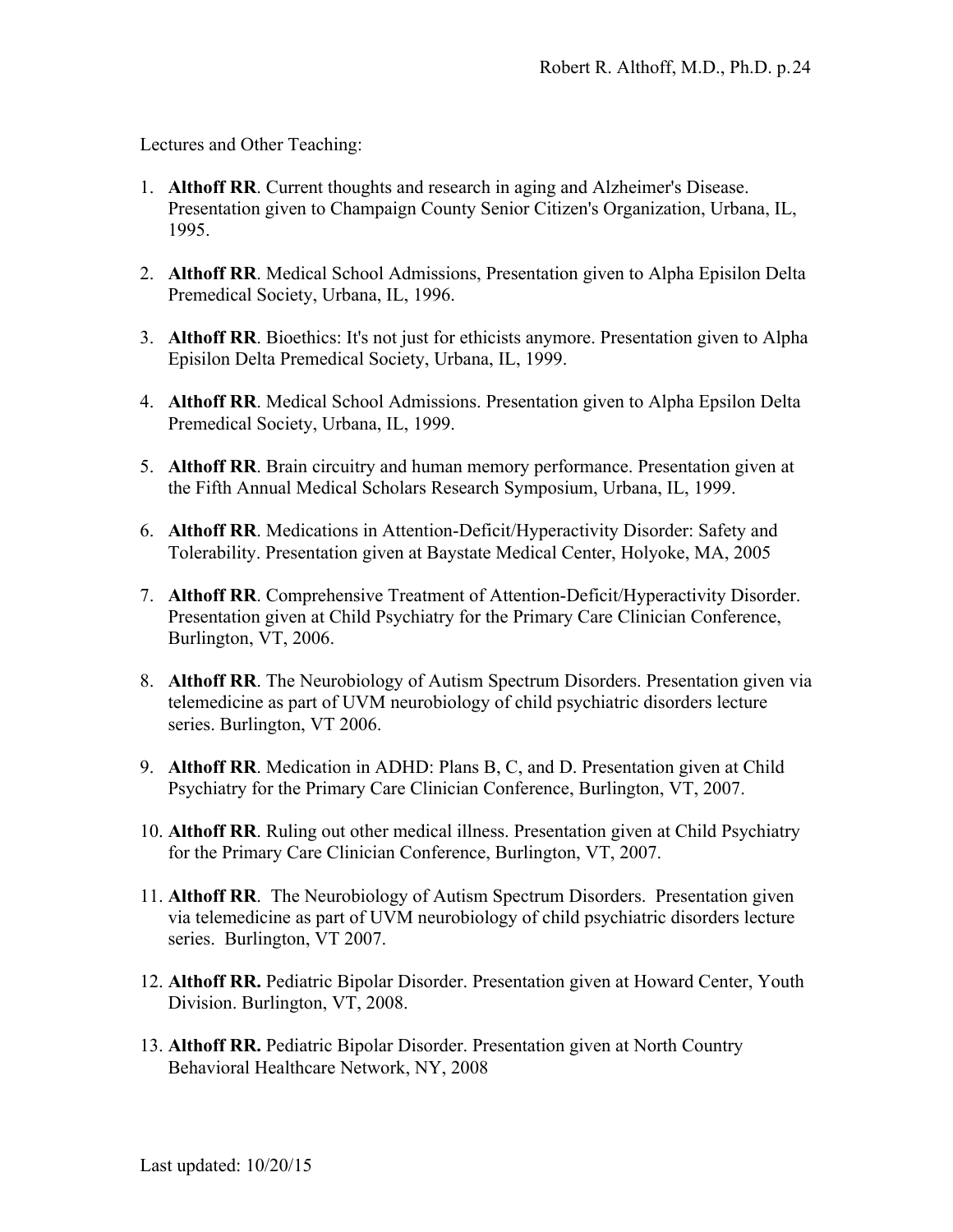- 14. **Althoff RR.** Medication in ADHD. Presentation given at Child Psychiatry for the Primary Care Clinician Conference, Portland, ME, 2008.
- 15. **Althoff RR.** Effects of Media on Mental Health. Presentation given at Child Psychiatry for the Primary Care Clinician Conference, Portland, ME, 2008.
- 16. **Althoff RR.** Understanding Autism Spectrum Disorders. Presentation given for HealthSource at Fletcher Allen Health Care, Burlington, VT, 2008.
- 17. **Althoff RR**. The Neurobiology of Autism Spectrum Disorders. Presentation given via telemedicine as part of UVM neurobiology of child psychiatric disorders lecture series. Burlington, VT 2008.
- 18. **Althoff RR.** Neuroimaging in Autism. Presentation given as part of UVM series: Basic Science of Neurological Disease. Burlington, VT 2008.
- 19. **Althoff RR.** The Post-genomic Era in Autism: Epigenetics, Imprinting, and Environment. Presentation given as part of UVM series: Basic Science of Neurological Disease. Burlington, VT, 2008.
- 20. **Althoff RR.** Pediatric Bipolar Disorder. Presentation given to the Behavioral Therapy and Psychotherapy Center, University of Vermont. Burlington, VT, 2009.
- 21. **Althoff RR.** Autism Spectrum Disorders for Speech-Language Pathologists (and others). Presentation given to the Nine East Network of speech and language pathologists. Montpelier, VT, 2009.
- 22. **Althoff RR.** Juvenile Bipolar Disorder/Severe Dysregulation. Presentation given at the International ASEBA Conference on Empirically Based Mental Health Knowledge. Burlington, VT, 2009.
- 23. **Althoff RR.** Genetically-informed Research. Presentation given at the International ASEBA Conference on Empirically Based Mental Health Knowledge. Burlington, VT, 2009.
- 24. **Althoff RR.** Medication Strategies in ADHD: Plans B, C, and D. Presentation given at UVM Pediatrics Department. Burlington, VT, 2010.
- 25. **Althoff RR.** Nature and Nurture: A Family-Based Approach to Developmental Psychopathology. Presentation given at Community College of Vermont. Burlington, VT, 2010.
- 26. **Althoff RR.** Self-regulation in childhood: Phenotypic and behavioral genetic approaches. Presentation given for Neuroscience and Physiology Graduate Program Research Symposium, SUNY Upstate Medical Center. Syracuse, NY, 2010.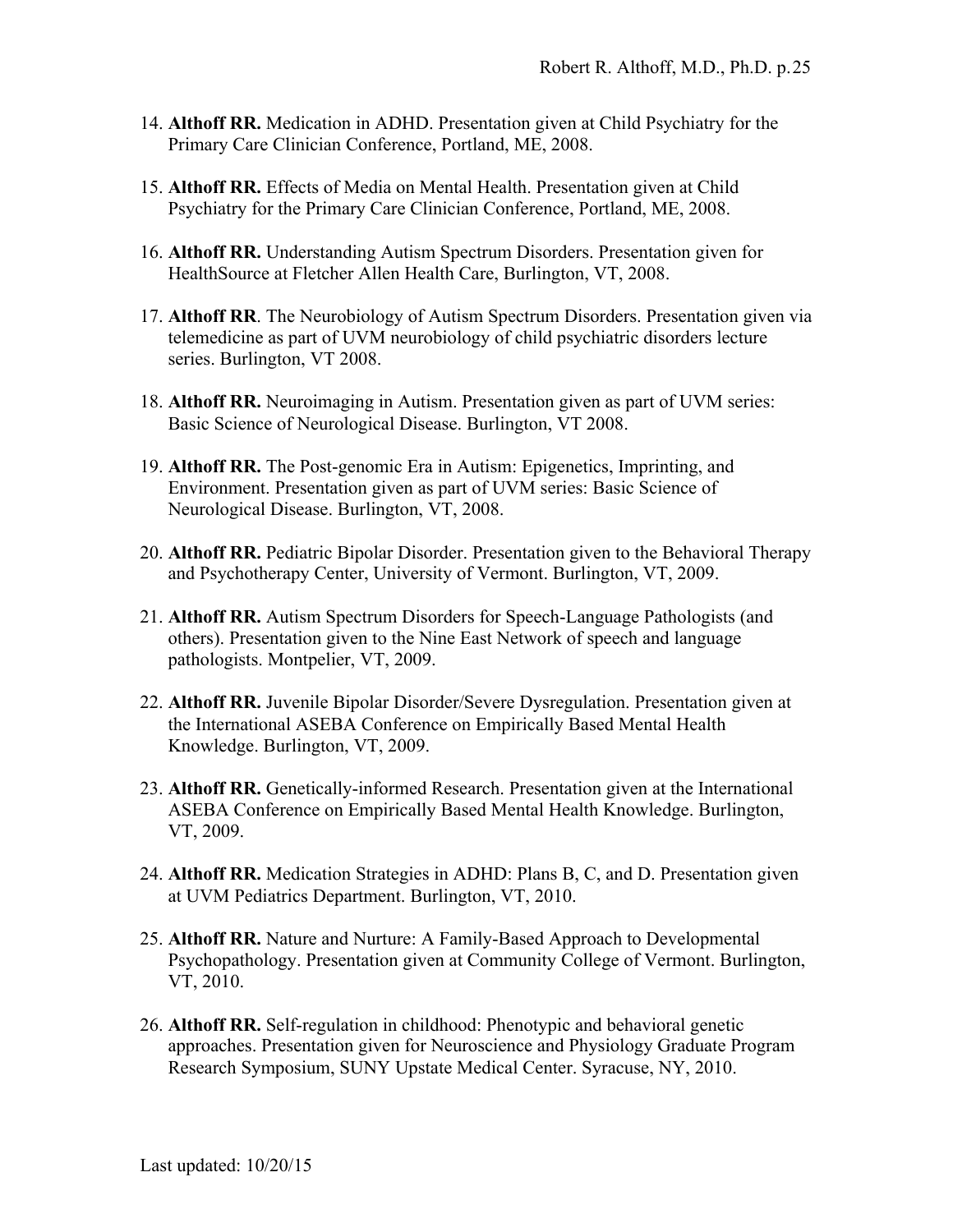- 27. **Althoff RR,** Hudziak JJ. Child Psychopathology and Wellness: What Do Sports and Music Have to Do With It? Presentation given at Vermont Pediatric Summer Seminar, UVM Department of Pediatrics. Manchester, VT, 2010
- 28. **Althoff RR.** Self-regulation in childhood: Phenotypic, genetic, and epigenetic approaches. Psychology and Psychiatry Grand Rounds, Mayo Clinic. Rochester, MN, 2010.
- 29. **Althoff RR.** He's hard to control at home, too! Assessment and Management of Childhood Disruptive Behavior. Area Health Education Centers Grand Rounds for School Nurses. Burlington, VT, 2011.
- 30. **Althoff RR.** Genetic and Environmental Contributions to Suicidal Thoughts and Behavior. Virtual Collaborative Laboratory on Suicide. 2011.
- 31. **Althoff RR.** Autism Spectrum Disorders. Presentation given at UVM Pediatrics Department. Burlington, VT, 2011.
- 32. **Althoff RR.** Aggressive but Probably Not Bipolar: Treatment Suggestions. Presentation given at Child Psychiatry for the Primary Care Clinician Conference, Burlington, VT, 2011.
- 33. **Althoff RR.** Candidate Gene Associations with Attention Problems. Presentation given at Psychiatry Research Day, Burlington, VT, 2011.
- 34. **Althoff RR,** Waterman GS. Modernizing Psychiatric Education and Training: The Time Has Come. Psychiatry Grand Rounds, Burlington, VT, 2011.
- 35. **Althoff RR.** The New Genetics in Child Psychiatry. Plenary session given at the 14<sup>th</sup> International Congress of the European Society for Child and Adolescent Psychiatry, Helsinki, Finland, 2011.
- 36. **Althoff RR.** Dysregulated, but not Necessarily Bipolar: An Empirically-Based Approach to Self-Regulation in Childhood. NYU Child Study Center Grand Rounds, NYU Child Study Center. New York, NY.
- 37. **Althoff RR.** Bipolar disorder in children. Interview for Sirius XM Doctor Radio. November 11, 2011.
- 38. **Althoff RR.** Update on Mood and Anxiety Disorders in Children. Presentation given at the Family Practice Review Conference, Burlington, VT, 2012.
- 39. **Althoff RR.** Dysregulated, but not Necessarily Bipolar: Towards an Understanding of Childhood Self-Regulation. University of Vermont Psychiatry Grand Rounds. Burlington, VT, 2012.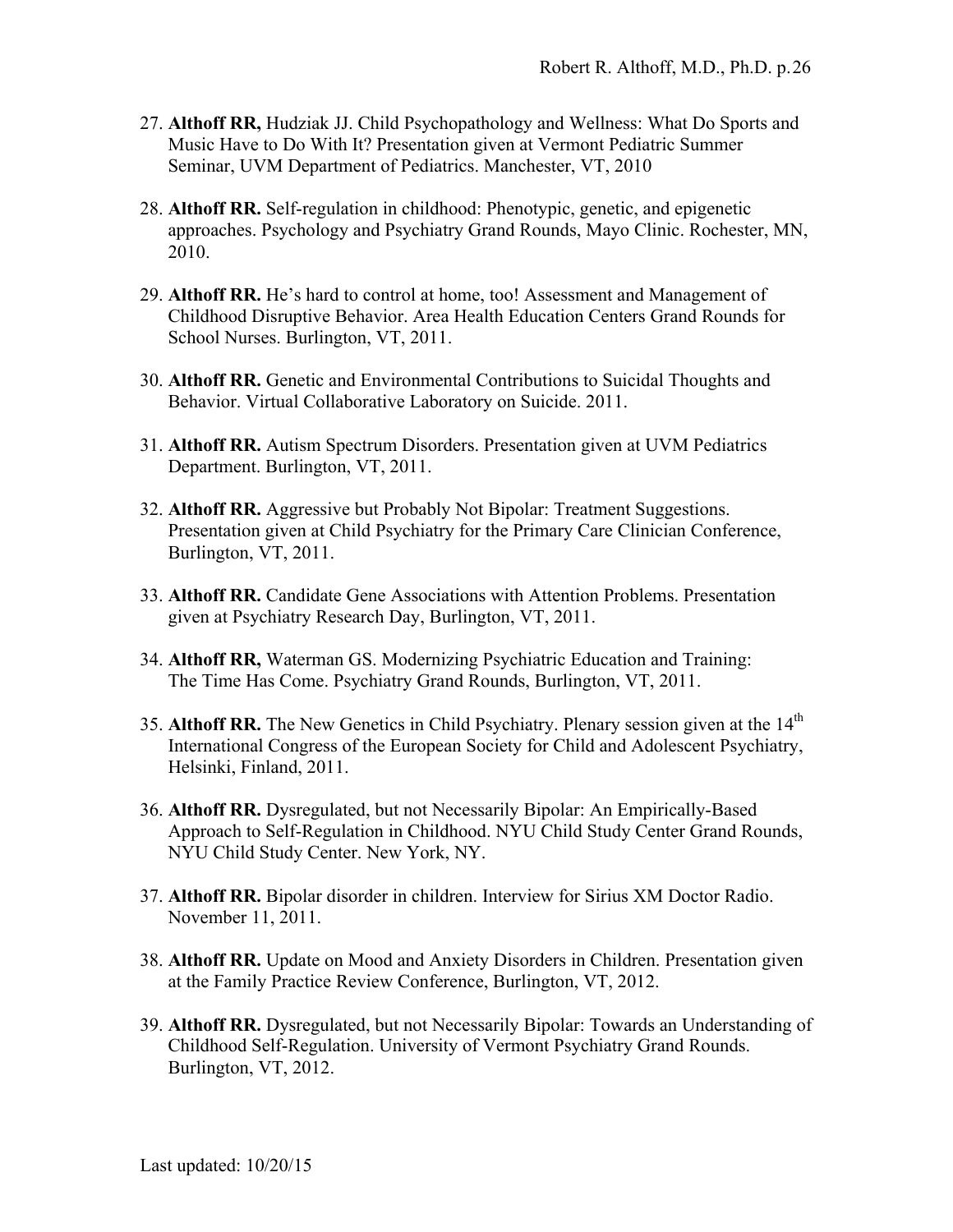- 40. **Althoff RR.** DSM-5 is here: What's changed? Presentation given at Child Psychiatry for the Primary Care Clinician Conference, Burlington, VT, 2013.
- 41. **Althoff RR.** Managing Bipolar Disorders: Diagnostic and Treatment Considerations. Presentation given at the 39<sup>th</sup> Annual UVM Family Medicine Review Conference, Burlington, VT, 2013.
- 42. **Althoff RR.** DSM-5 is here: What's changed? Presentation given at Howard Center for Human Services, Burlington, VT, 2013.
- 43. **Althoff RR.** DSM-5 is here: What's changed? UVM Pediatrics Grand Rounds, Burlington, VT, 2013
- 44. **Althoff RR.** Dysregulated, but not Necessarily Bipolar: An Empirically-Based Approach to Self-Regulation in Childhood. Cornell College of Medicine Psychiatry Grand Rounds. New York, NY, 2013.
- 45. **Althoff RR.** DSM-5 is here: What's changed? Springfield Hospital Lecture Series, Springfield, VT, 2014
- 46. **Althoff RR.** DSM-5 is here: What's changed? UVM Psychiatry Grand Rounds, Burlington, VT, 2014
- 47. **Althoff RR** & Crehan ET**.** The Stare-in-the-Crowd Effect: A New Method for Testing Social Perception. Presentation given at Psychiatry Research Day, Burlington, VT, 2014.
- 48. **Althoff RR.** DSM-5 is here: What's changed? Presentation given at the 40<sup>th</sup> Annual UVM Family Medicine Review Conference, Burlington, VT, 2014.
- 49. **Althoff RR.** Poverty and Mental Health: What is the mechanism? Presentation given at Child Psychiatry in Primary Care Conference, Burlington, VT, 2014.
- 50. **Althoff RR.** Assessment and Management of Preschool ADHD. Presentation given at Child Psychiatry in Primary Care Conference, Burlington, VT, 2015.
- 51. **Althoff RR.** Research Design and Biostatistics. Presentation given for MGH Psychiatry Academy Board Review Course, Boston, MA, 2015.
- 52. **Althoff RR.** Pharmacokinetics and Pharmacodynamics. Presentation given for MGH Psychiatry Academy Board Review Course, Boston, MA, 2015.
- 53. **Althoff RR.** Neural Development through the Life Cycle. Presentation given for MGH Psychiatry Academy Board Review Course, Boston, MA, 2015.
- 54. **Althoff RR.** Child Psychopathology. Presentation given for MGH Psychiatry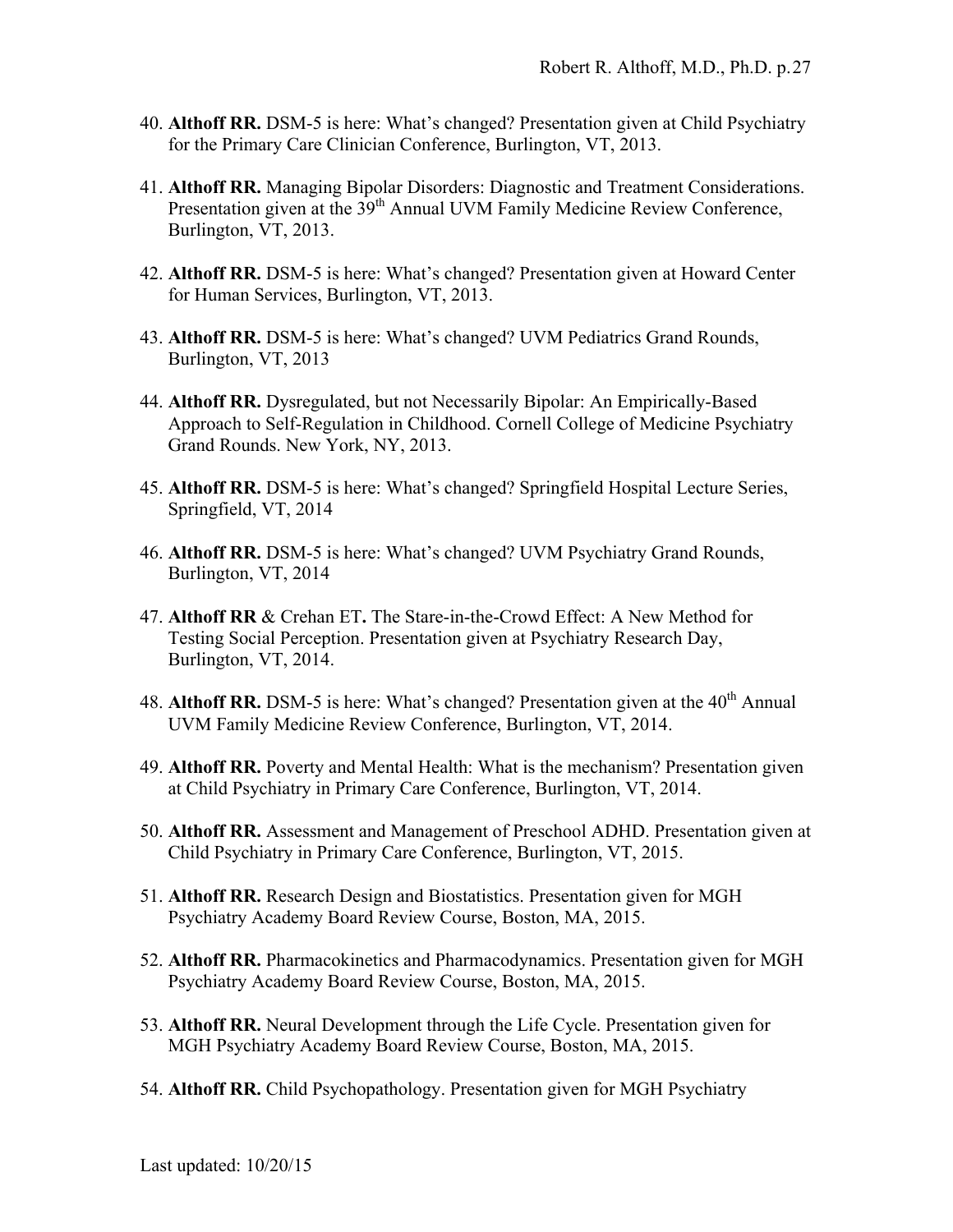Academy Board Review Course, Boston, MA, 2015.

Current Grants:

| 1. 7/07-2/18 Klingenstein Third Generation Foundation Medical Student Training |          |
|--------------------------------------------------------------------------------|----------|
| Program.                                                                       | Role: PI |

- 2. 9/11-6/16 National Institute on Drug Abuse, T32 DA07242. "Training in Behavioral Pharmacology of Drug Abuse," (Higgins, PI) Role: Co-I
- 3. 9/13-7/18 NIH/NIGMS. P20GM103644. "Vermont Center on Behavior and Health" (Higgins and Ades, PIs) Role: Project PI

Grants Submitted:

9/15-8/20 NIDDK. R01HD086133. "Intergenerational Transmission of Selfregulation and Weight Problems" Role: PI

Grants Completed:

- 1. 7/07-7/09 Klingenstein Third Generation Foundation ADHD Fellowship. "Epigenetic Factors Associated with ADHD" Role: PI
- 2. 7/07-7/10 American Foundation for Suicide Prevention Young Investigator Grant. "Genetically-Informed Study of Suicidal Behavior Using the Child Behavior Checklist" Role: PI
- 3. 12/08-11/09 Research Opportunities Grant Program, University of Vermont. "Psychophysiological Measures of Child Psychiatric Disorders" Role: PI
- 4. 6/07-2/11 NIDA. R01DA14028. "Voucher-based incentives to treat pregnant smokers." (Higgins, PI) Role: Co-I
- 5. 9/09-8/11 NIDA. R03DA027480. "Individual differences in stimulant reinforcement as a function of DRD2 allele." (Sigmon, PI) Role: Co-I
- 6. 9/09-8/12 NIMH. RC2MH089995. "Genomics of developmental trajectories in twins" (Hudziak, PI) Role: Co-I
- 7. 9/09-4/15 NIMH. K08MH082116. "Child Behavior Checklist-Dysregulation Profile: Genes, Environment, and Life Course" Role: PI

Mentoring/Advising/Thesis Committees:

1. 2006-10 Psychiatry Resident Advisor, Keith Berner, M.D., FAHC

Last updated: 10/20/15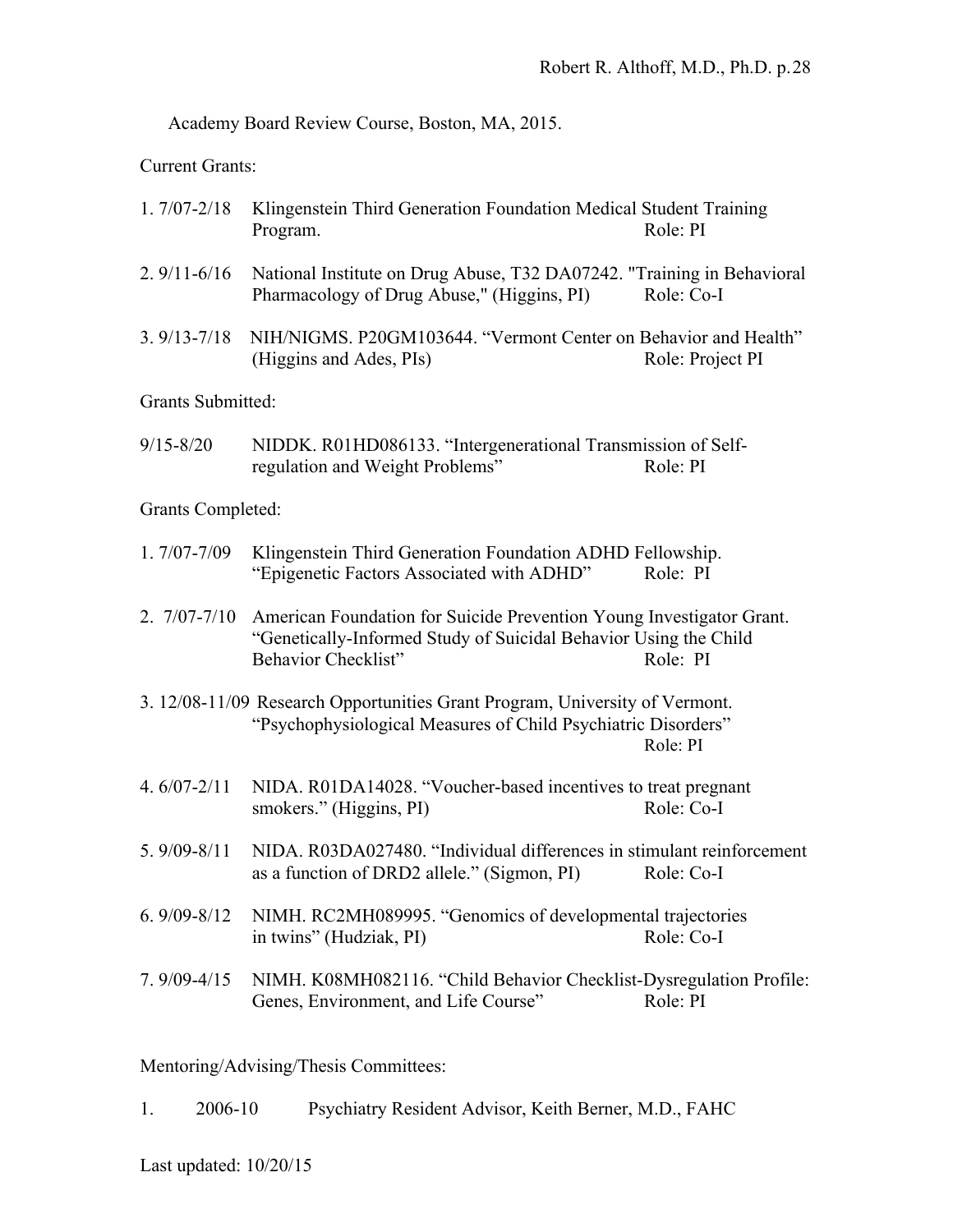| 2.  | 2007-     | Director, Donald J. Cohen Medical Student Training Program – 8<br>medical student mentees personally, $50+$ in program.                                                                         |
|-----|-----------|-------------------------------------------------------------------------------------------------------------------------------------------------------------------------------------------------|
| 3.  | 2008-2009 | Senior thesis advisor, Ashley Zucker, UVM COM                                                                                                                                                   |
| 4.  | 2008-2011 | Graduate advisor, Ana Kuny, Psychology, UVM.<br>Graduate Thesis: Characterizing Oppositional Behavior in<br>Children: Latent Class Structure, Associated<br>Psychopathology, And Adult Outcomes |
| 5.  | 2008-09   | Thesis committee member, Aaron Rakow, Ph.D., Psychology,<br><b>UVM</b>                                                                                                                          |
| 6.  | 2008-2012 | Psychiatry Resident Advisor, Mark McGee, M.D., FAHC                                                                                                                                             |
| 7.  | 2008-2010 | Careers in Medicine Advisor, UVM COM                                                                                                                                                            |
| 8.  | 2009-2011 | Graduate advisor, Julie Baer, Psychology, UVM<br>Graduate Thesis: Psychopathology and Functional<br>Impairment in Children with Subsyndromal Autistic Traits                                    |
| 9.  | $2010 -$  | Graduate advisor, Eileen Crehan, Psychology, UVM                                                                                                                                                |
| 10. | 2010-2014 | Thesis committee member and co-mentor, Maartje Basten, PhD<br>Program Erasmus Medical Center, Rotterdam, The Netherlands                                                                        |
| 11. | 2010-2013 | Thesis committee member, Victoria Marini, Psychology, UVM                                                                                                                                       |
| 12. | 2011      | Qualifying exam committee, Kim Albert, Neuroscience Graduate<br>Program, UVM                                                                                                                    |
| 13. | 2010-11   | Senior thesis advisor, Sarah Guth, UVM COM                                                                                                                                                      |
| 14. | $2011 -$  | Psychiatry Resident Advisor, Sarah Guth, MD, FAHC                                                                                                                                               |
| 15. | $2011 -$  | Thesis committee member, Kim Albert, Neuroscience Graduate<br>Program, UVM                                                                                                                      |
| 16. | $2011 -$  | Graduate advisor, Meghan Schreck, Psychology, UVM                                                                                                                                               |
| 17. | $2011 -$  | NIH LRP Mentorship Network                                                                                                                                                                      |
| 18. | 2012-     | Member, AACAP Mentorship Network                                                                                                                                                                |
| 19. | 2012-     | Thesis committee member, Justin Parent, Psychology, UVM                                                                                                                                         |